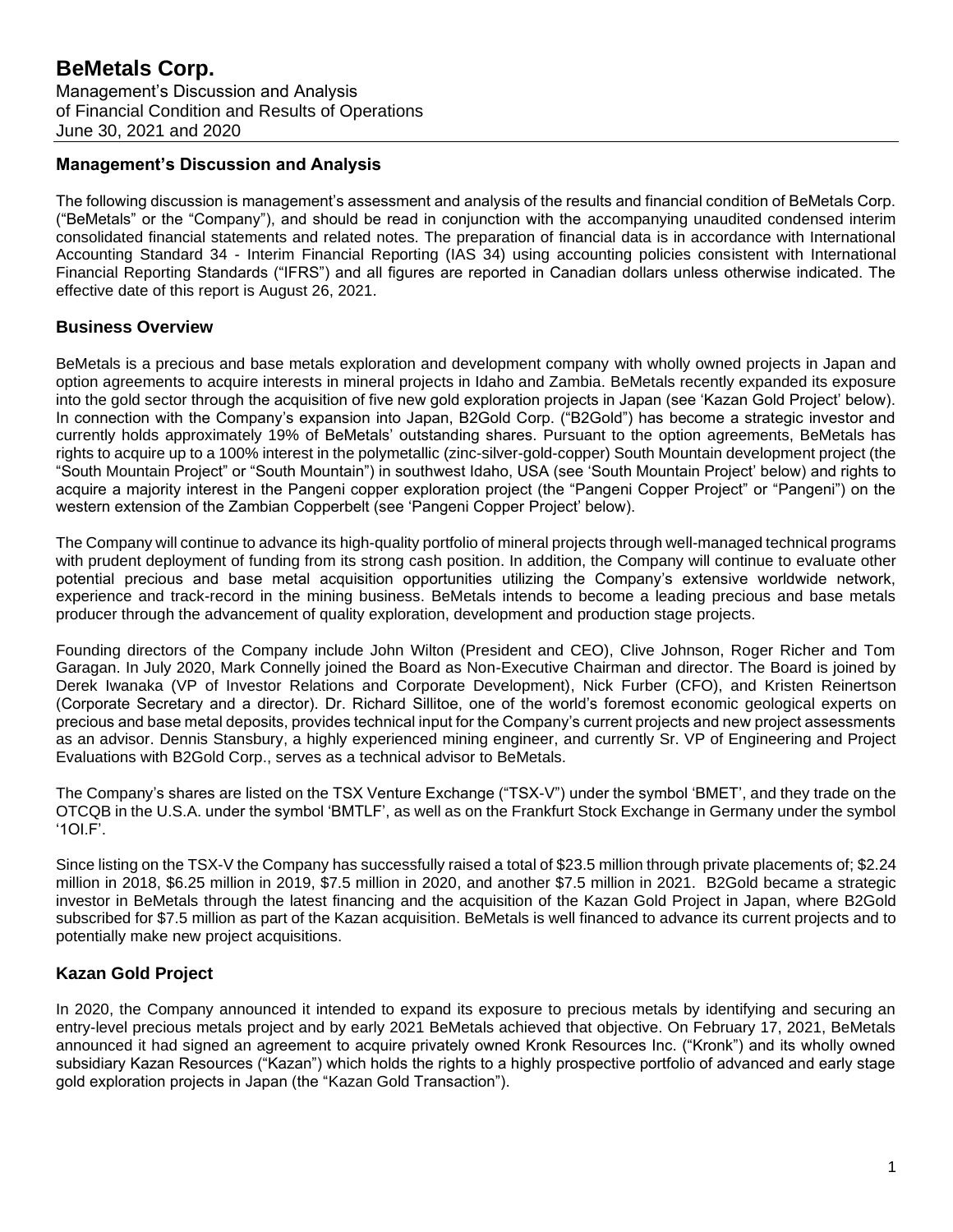Management's Discussion and Analysis of Financial Condition and Results of Operations June 30, 2021 and 2020

The Kazan Gold Transaction closed on April 23, 2021, and provided BeMetals with excellent direct exposure to five gold exploration properties in areas of Japan known to have hosted numerous historical high-grade mines. The Company is currently planning its 2021 fieldwork program and expects to launch its first drilling program at the most advanced projects within the portfolio, including the Kato Project on the northern island of Hokkaido. At this time, Japan is not allowing foreigners to enter the country due to COVID-19 related travel restrictions, however as soon as these restrictions are lifted, BeMetals will mobilize its international agents and advisors into the country Through the acquisition of Kronk and Kazan, the Company has retained an effective domestic operational structure, including key locally based personnel that are continuing to progress on-site exploration work such as stream, outcrop and soil sampling.

On August 3, 2021, the Company filed a technical report for the Kato Project area on SEDAR. The report highlighted the exploration potential of this project and recommended an initial four priority targets for core drilling.

#### *About the Project*

The Kazan Gold Project in Japan is an expertly selected portfolio of gold properties, including the more advanced exploration-stage Kato Project in Hokkaido. Kazan assembled this land position covering extensions and similar geological terrains known to have hosted numerous historical high-grade mines including, but not limited to, the currently operating Hishikari Gold Mine on Kyushu, which produced 7.9 million ounces of gold from 1985-2020 at an average grade of 30-40 grams per tonne gold.

Kazan has the rights to explore a total of five project areas in Japan. These properties include the more advancedexploration Kato project, and earlier stage Todoroki and Konomai projects on Hokkaido, as well as the Tashiro and Hokusatsu projects on Kyushu. A number of these project areas were subject to, or have adjacent, historical high-grade gold mining operations.

**The Kato Gold Project** is the most advanced exploration project and covers close to 2,000 hectares in the eastern Hokkaido. The property was drilled by the Japanese government's Metal Mining Agency of Japan ("MMAJ") in the 1990s and during that time intervals of high-grade gold including 17.5 metres grading 8.15 grams per tonne ("g/t") gold ("Au") in hole 5MAHB-2, and 18.65 metres grading 5.01 g/t Au in hole 7MAHB-1 were returned. Little work was conducted on the property since the 1990s until the Japanese Ministry of Economy Trade and Industry ("METI") granted the prospecting rights to Kronk in December 2017.

From 2018-2019, Kazan completed several holes which successfully intersected a zone of hydrothermal breccia near the adjacent main target vein. KT19-02A returned a number of zones of gold mineralization including 14 metres grading 2.10 g/t Au without intersecting the primary target vein. In 2020, Kronk deployed a larger drill rig and reached the primary target zone, intersecting over 50 metres of hydrothermal breccia, vein breccia, stockwork, and banded quartz-adularia veins in hole KT20-010. The hole intersected 58.9 metres grading 0.76 g/t Au, including 7.4 metres at 2.99 g/t Au, and ended in 2.8 metres grading 3.1 g/t Au. The Table below illustrates these selected intersections.

Further drilling will be required to follow-up on this priority target zone and other associated highly prospective targets, some of which have had little to no previous drill testing. See the report entitled, "Kato Gold Project, Japan NI 43-101 Technical Report" with an effective date of July 13, 2021 filed on SEDAR or on the Company website for further details on the Kato project.

| <b>Drill Hole ID</b> | From (m) | To (m) | <b>Core Interval</b><br>(m) | Au g/t | <b>Drilled By</b>                 |
|----------------------|----------|--------|-----------------------------|--------|-----------------------------------|
| 5MAHB-2              | 314.80   | 332.30 | 17.50                       | 8.15   | Metal Mining Agency of Japan      |
| 7MAHB-1              | 258.85   | 277.50 | 18.65                       | 5.01   | Metal Mining Agency of Japan      |
| KT19-02A             | 120.48   | 177.05 | 56.57                       | 0.80   | Kazan                             |
| Including            | 136.95   | 164.50 | 27.55                       | 1.40   | Hole did not reach primary target |

### KATO PROJECT: SELECTED HISTORICAL DRILLING INTERSECTIONS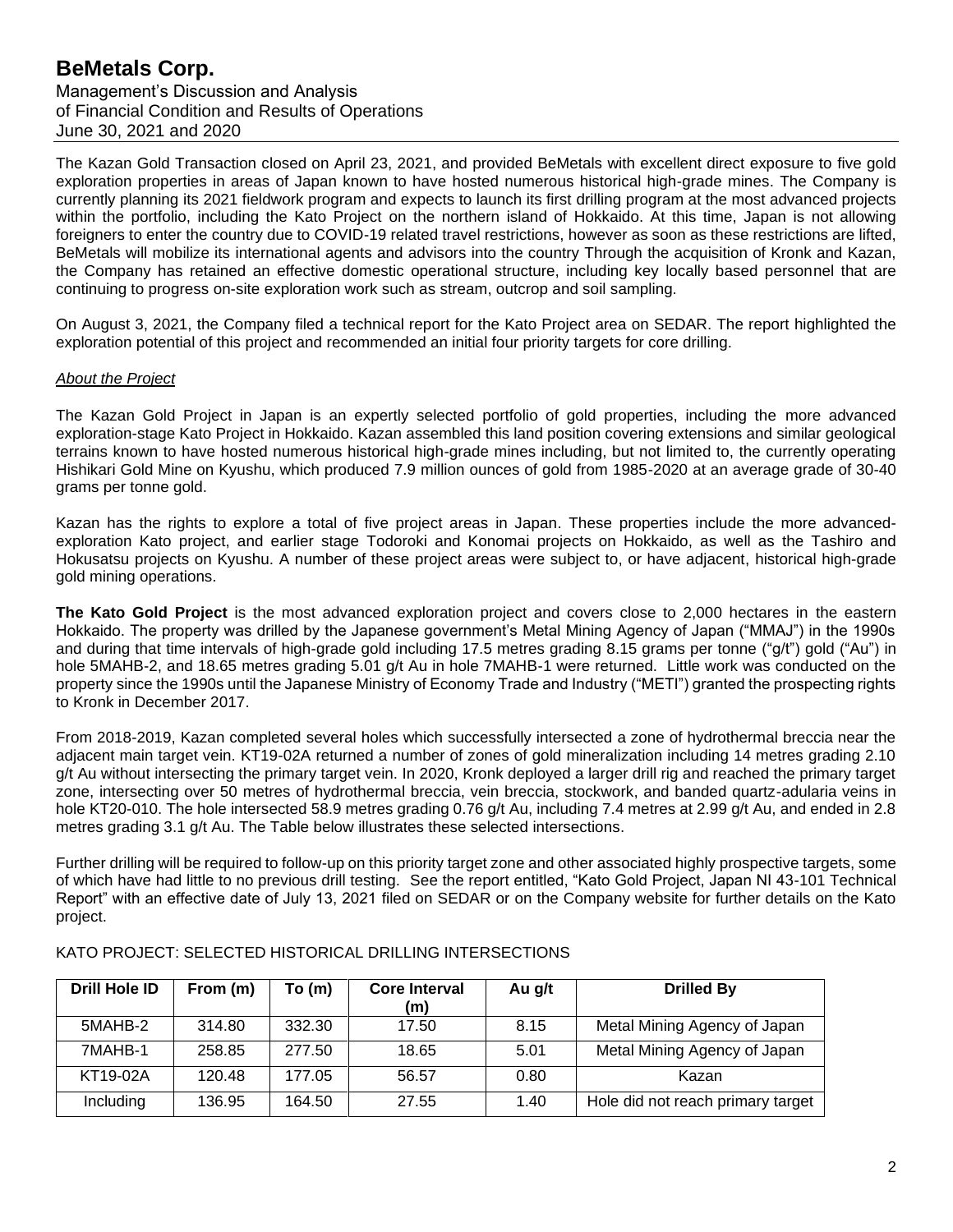Management's Discussion and Analysis of Financial Condition and Results of Operations June 30, 2021 and 2020

| Including   | 150.50 | 164.50  | 14.00 | 2.10 |       |
|-------------|--------|---------|-------|------|-------|
| KT20-010    |        |         |       |      | Kazan |
| Interval 1: | 165.30 | 224.20  | 58.90 | 0.76 |       |
| Including   | 167.70 | 175.10  | 7.40  | 2.99 |       |
| Interval 2: | 229.80 | 232.60* | 2.80  | 3.10 |       |

**The Todoroki Project** is in southwestern Hokkaido, where mapping and sampling of the existing mine workings within the property were completed and confirmed the prospectivity of the area. Further fieldwork will be undertaken to locate possible structures that could host gold bearing veins at depth. The Todoroki veins lie along a deeply incised canyon but other veins may exist where the level of erosion is shallower and failed to expose them.

**The Konomai Project** is located in northeastern Hokkaido. This land package is located in the northern tip of a prolific zone of gold mining operations that were active in pre-World War II times. Most of the historical gold mines were shut down during the war years and were never reopened aside from Sumitomo Metal Mining's Konomai Mine, the largest in Hokkaido, which produced 3.1 million ounces of gold.

**The Tashiro Project** is located in northeastern Kyushu. In the 1990s, MMAJ conducted drilling on the property as part of their search for the next Hishikari Gold Mine, which is one of the highest-grade gold mining operations in the world. Mapping, soil sampling, and some geophysics were also undertaken, and the drilling program identified a vein swarm at what is known as the Noya zone where numerous highly anomalous gold intervals were intersected. Further fieldwork will be completed and it is likely a number of priority drill targets will be generated.

**The Hokusatsu Project** is located in southwestern Kyushu. This property is of interest due to its close proximity to two important gold occurrences on the property near the former mines of; Fuke (historical production of 125,000 ounces at 10.5 g/t Au) and Ohkuchi (783,000 ounces at 13.1 g/t Au) mines. In addition, the high-grade Hishikari Gold Mine is located approximately 16 kilometres to the southeast of the Hokusatsu property.

### *Terms of the Kazan Gold Project Acquisition*

In April 2021, the Company acquired 100% of the outstanding shares of Kronk pursuant to an amalgamation agreement (the "Amalgamation Agreement") and a share purchase agreement (the "Share Purchase Agreement"). Pursuant to the Amalgamation Agreement, 29,566,731 common shares of BeMetals were issued on the basis of 0.5169 shares of BeMetals for each one Kronk share held and pursuant to the Share Purchase Agreement, 3,063,225 common shares of BeMetals were issued on the basis of 0.2585 shares of BeMetals for each one Kronk share held. The lower exchange ratio under the Share Purchase Agreement was less favourable to certain shareholders of Kronk who were also shareholders or directors of BeMetals as well as directors or officers of B2Gold. A total of 32,629,956 common shares of BeMetals were issued pursuant to the Kazan Gold Transaction. In connection with the Kazan Gold Transaction, the Company closed a nonbrokered private placement of \$7,500,000 with B2Gold. B2Gold, Kronk and Kazan are related parties of BeMetals by virtue of common key managerial persons.

# **South Mountain Project**

## *Highlights*

The Company has completed two phases of underground drilling at the South Mountain Project in 2019 and 2020. These programs successfully extended mineralized zones and confirmed grade distribution of the current polymetallic mineral resource estimate. BeMetals formed and built a project team based in Boise, Idaho that is focused on advancing South Mountain. This team includes management of Thunder Mountain Gold, Inc. ("Thunder Mountain"), the Optionees of the property. BeMetals has also appointed a highly experienced project manager to oversee and implement the exploration work plans. The project team has rehabilitated the Sonneman Level drift's underground electrical and other utilities, and established a new Texas Zone drill station by opening and extending the old workings in this area of the deposit.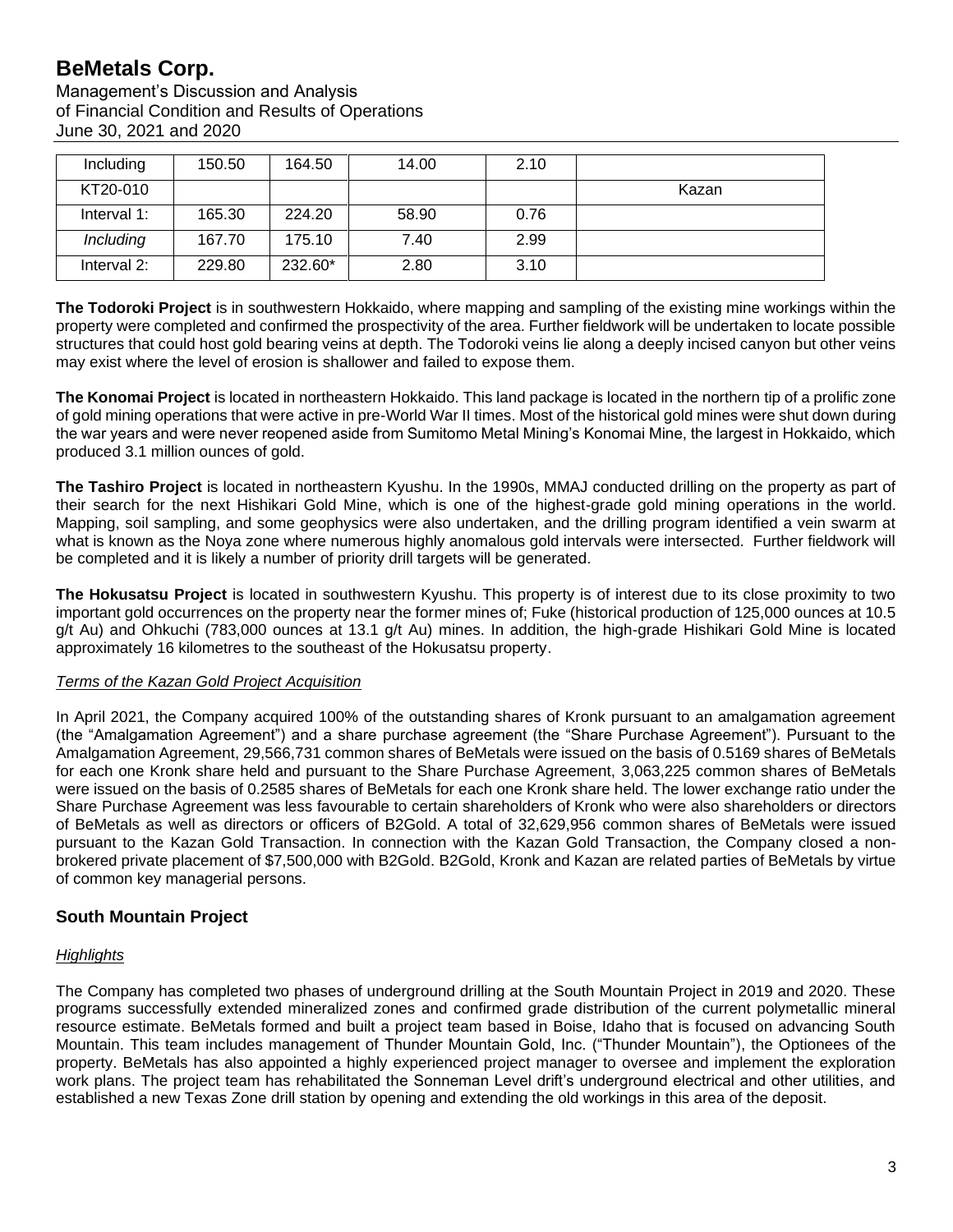Management's Discussion and Analysis of Financial Condition and Results of Operations June 30, 2021 and 2020

The 2019 drilling results support the significant high-grade nature of the deposit, and demonstrated robust grades in both silver and gold associated with the base metal mineralization. This work also identified areas of additional potential extensions to mineralization on the South Mountain property for testing in 2020. More details of the 2019 results are disclosed in the Company's news releases dated October 8, 2019, November 26, 2019, and January 20, 2020, available on the Company's website.

The Company delayed the start of its planned 2020 phase 2 drilling program due to matters associated with the COVID-19 pandemic but was able to drill from September through to December 2020. Final core logging and sampling was completed early in 2021. This drilling included further testing and extension of the DMEA Zone and the first underground exploration of the Texas Zone since the 1980s. The Texas Zone drilling successfully identified a copper-silver dominant Texas West Zone and a zinc-silver-gold Texas East Zone within the deposit. More details can be found in the Company's news releases dated February 9, 2021, and March 17, 2021, available on the Company's website.

HIGHLIGHTS OF THE COMPANY'S UNDERGROUND DRILLING INCLUDE

### DMEA ZONE:

- o **Drill hole SM19-003:** intersected 24.17 metres grading 11.12% Zn, 267 g/t Ag, 3.44 g/t Au, 3.75% Pb, and 0.29% Cu
- **Drill hole SM19-006:** intersected 15.70 metres grading 21.27% Zn, 147 g/t Ag, 8.04 g/t Au, 0.77% Pb, and 0.30% Cu
- o **Drill hole SM19-007:** intersected 12.20 metres grading 18.16% Zn, 122.6 g/t Ag, 4.41 g/t Au, 1.55% Pb, and 0.16% Cu
- o **Drill hole SM19-014 Interval 1:** intersected 15.09 metres grading 9.59% Zn, 127.1 g/t Ag, 1.50 g/t Au, 0.69% Pb, and 0.28% Cu
- o **Drill hole SM20-027 Interval 2**: 30.85 metres grading 4.66% Zn, 103.9 g/t Ag, 1.59 g/t Au, 0.39% Pb and 0.17% Cu

*Including: 5.54 metres grading 13.12% Zn, 104.7 g/t Ag, 2.73 g/t Au, 0.43% Pb and 0.31% Cu*

o **Drill hole SM20-027 Interval 4**: 4.44 metres grading 7.11% Zn, 108.7 g/t Ag, 0.14 g/t Au, 0.22% Pb and 0.68% Cu

### TEXAS WEST ZONE:

- o **Drill hole SM20-028**: 10.85 metres grading 2.56% Copper ("Cu"), 260.1 grams per tonne ("g/t") Silver ("Ag"), 0.26 g/t Gold ("Au"), 0.10% Lead ("Pb") and 0.13% Zinc ("Zn")
- o **Drill hole SM20-038**: 7.62 metres grading 1.64% Cu, 279.5 g/t Ag, 0.74g/t Au, 0.86% Pb and 0.55% Zn *Including: 5.17 metres grading, 2.23% Cu, 337.9 g/t Ag, 1.02 g/t Au, 1.12% Pb and 0.77% Zn*
- o **Drill hole SM20-043 Interval 1**: 7.01 metres grading 2.84% Cu, 181.5 g/t Ag, 0.22 g/t Au, 0.01% Pb and 0.29% Zn

*Including: 4.79 metres grading, 3.81% Cu, 244.3 g/t Ag, 0.17 g/t Au, 0.01% Pb and 0.07% Zn*

### TEXAS EAST ZONE:

o **Drill hole SM20-050 Interval 2**: 8.35 metres grading 4.17% Zn, 194.8 g/t Ag, 4.05 g/t Au, 0.78% Pb and 0.54% Cu

In early May 2021, the Company announced an updated Mineral Resource Estimate ("MRE") for the South Mountain property. The updated MRE included a Measured & Indicated ("M&I") resource of 187,650 tonnes grading 9.63% Zinc ("Zn"), 151 grams per tonne ("g/t") Silver ("Ag"), 2.19 g/t Gold ("Au"), 1.01% Lead ("Pb") and 0.63% Copper ("Cu"), representing a 21.8% increase to the M&I tonnage from the 2019 estimate with a 20.36% Zn equivalent grade ("ZnEq"). The updated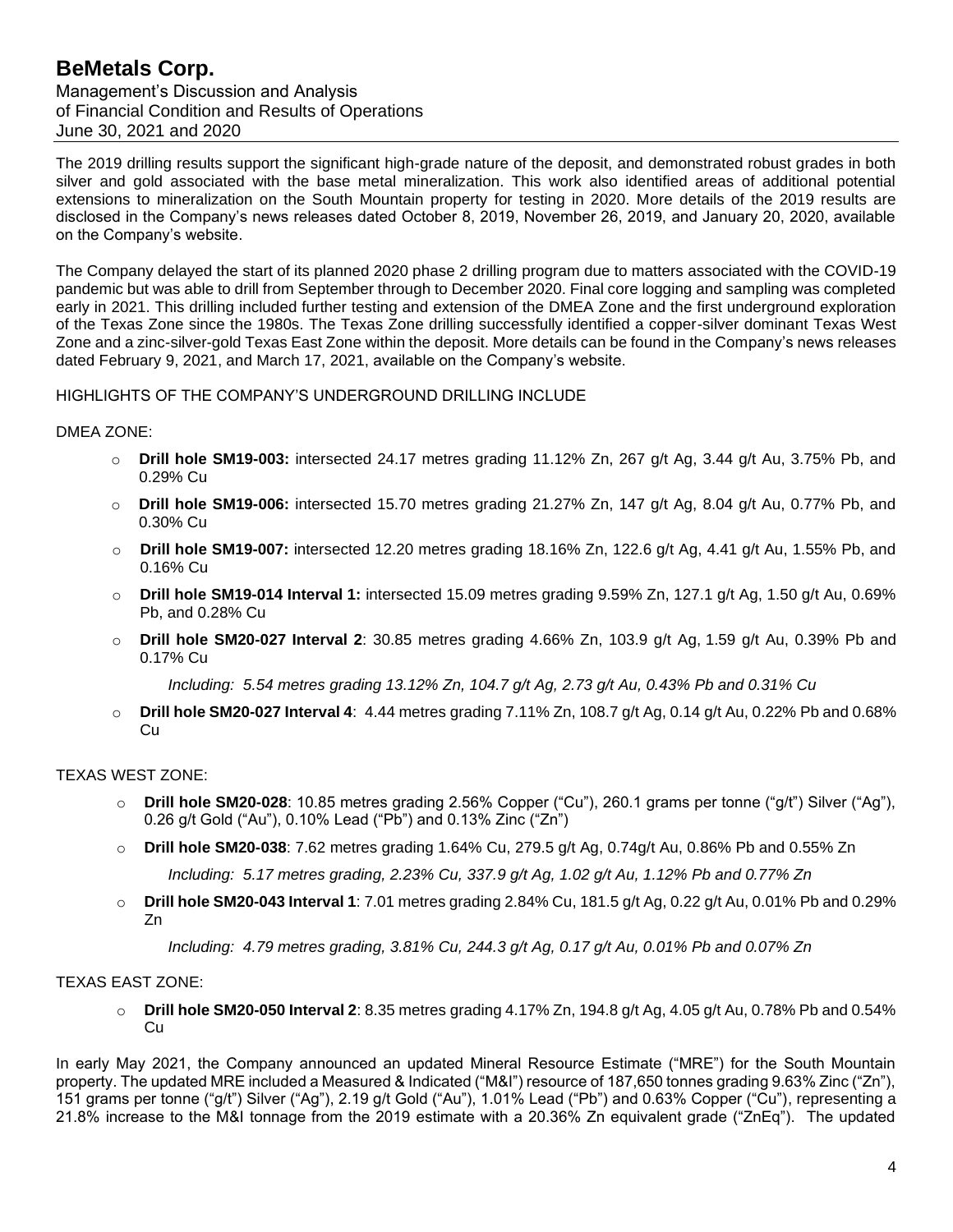Management's Discussion and Analysis of Financial Condition and Results of Operations June 30, 2021 and 2020

resource also included an Inferred resource of 756,300 tonnes grading 7.63% Zn, 196 g/t Ag, 1.40 g/t Au, 0.97% Pb and 0.81% Cu, representing a 129.5% increase in the Inferred tonnage from the 2019 MRE with a 18.10% ZnEq.

|             |                                |             | <b>Grades and Contained Metal</b> |                       |               |               |      |                      |      |              |                             |       |       |
|-------------|--------------------------------|-------------|-----------------------------------|-----------------------|---------------|---------------|------|----------------------|------|--------------|-----------------------------|-------|-------|
| Ore<br>Type | <b>Classification</b>          | <b>Mass</b> | <b>Zinc</b>                       | <b>Zinc</b>           | <b>Silver</b> | <b>Silver</b> | Gold | Gold                 |      |              | Lead Lead CopperCopper ZnEq |       |       |
|             |                                | kt          | $\frac{9}{6}$                     | t                     | ppm           | kg            | ppm  | g                    | %    | t            | %                           | t     | %     |
|             | Measured                       | 48.85       | 11.45                             | 5,600                 | 126           | 6,100         | 2.38 | 116,200              |      | 0.79 400.00  | 0.46                        | 200   | 20.21 |
| Massive.    | Indicated                      |             |                                   | 107.90 11.36 12,300.0 | 164           | 17,700        | 2.63 | 283,500              |      | $1.36$ 1,500 | 0.53                        | 600   | 22.14 |
| Sulfide     | Measured +<br><b>Indicated</b> |             |                                   | 156.75 11.39 17,800.0 | 152           | 23,800        | 2.55 | 399,700              |      | $1.18$ 1,900 | 0.51                        | 800   | 21.54 |
|             | Inferred                       | 705.03      | 8.09                              | 57,000.0              | 202           | 142,600       | 1.49 | 1,049,000 1.04 7,300 |      |              | 0.74                        | 5,200 | 18.34 |
|             | Measured                       | 9.62        | 1.25                              | 100.0                 | 187           | 1,800         | 0.78 | 7,500                | 0.30 | 0            | 1.26                        | 100   | 18.23 |
|             | Indicated                      | 21.28       | 0.49                              | 100.0                 | 130           | 2,800         | 0.17 | 3,700                | 0.07 | $\Omega$     | 1.20                        | 300   | 12.63 |
| Skarn       | Measured +<br><b>Indicated</b> | 30.90       | 0.72                              | 200.0                 | 148           | 4,600         | 0.36 | 11,200               | 0.14 | 0            | 1.21                        | 400   | 14.38 |
|             | Inferred                       | 51.26       | 1.34                              | 700.0                 | 110           | 5,600         | 0.19 | 9,900                | 0.04 | 0            | 1.66                        | 900   | 14.92 |
|             | Measured                       | 58.47       | 9.77                              | 5,700.0               | 136           | 7,900         | 2.12 | 123,700              | 0.71 | 400          | 0.59                        | 300   | 19.88 |
|             | Indicated                      | 129.18      | 9.57                              | 12.400.0              | 158           | 20,400        | 2.22 | 287,300              | 1.15 | 1,500        | 0.64                        | 800   | 20.57 |
| Total       | Measured +<br>Indicated        | 187.65      | 9.63                              | 18,100.0              | 151           | 28,400        | 2.19 | 411,000              | 1.01 | 1,900        | 0.63                        | 1,200 | 20.36 |
|             | Inferred                       | 756.30      | 7.63                              | 57,700.0              | 196           | 148,200       | 1.40 | 1.058.900 0.97       |      | 7,300        | 0.81                        | 6,100 | 18.10 |

## SOUTH MOUNTAIN MINERAL RESOURCE STATEMENT (METRIC UNITS)

*1) The effective date of the mineral resource estimate is April 20th, 2021. The QP for the estimate is Mr. Richard A. Schwering, P.G., SME-RM, of Hard Rock Consulting, LLC. and is independent of BeMetals, Corp., Thunder Mountain Gold Inc., and South Mountain Mines Inc.*

- *2) Mineral resources are not mineral reserves and do not have demonstrated economic viability such as diluting materials and allowances for losses that may occur when material is mined or extracted; or modifying factors including but not restricted to mining, processing, metallurgical, infrastructure, economic, marketing, legal, environmental, social and governmental factors. Inferred mineral resources may not be converted to mineral reserves. It is reasonably expected, though not guaranteed, that the majority of Inferred mineral resources could be upgraded to Indicated mineral resources with continued exploration.*
- *3) The mineral resource is reported at an underground mining cutoff of \$102.5 U.S. Net Smelter Return ("NSR") within coherent wireframe models. The NSR calculation and cut-off is based on the following assumptions: an Au price of \$1,750/oz, Ag price of \$23.00/oz, Pb price of \$1.02/lb., Zn price of \$1.20/lb. and Cu price of \$3.40/lb.; Massive sulfide ore type metallurgical recoveries and payables of 52.25% for Au, 71.25% for Ag, 71.40% for Zn, 66.50% for Pb, and 49.00% for Cu and a total smelter cost of \$33.29; Skarn ore type metallurgical recoveries and payables of 71.25% for Au, 80.75% for Ag, 51.00% for Zn, 47.50% for Pb, and 87.70% for Cu and a smelter cost of \$7.24; assumed mining cost of \$70/ton, process costs of \$25/ton, and general and administrative costs of \$7.5/ton. Based on the stated prices and recoveries the NSR formula is calculated as follows; NSR = (Ag grade \* Ag price \* Ag Recovery and Payable) + (Au grade \* Au price \* Au Recovery and Payable) + (Pb grade \* 20 \* Pb Price \* Pb Recovery and Payable) + (Cu grade \* 20 \* Cu Price \* Cu Recovery and Payable) + (Zn grade \* 20 \* Zn Price \* Zn Recovery and Payable) for each ore type.*
- *4) The zinc equivalent grades were calculated as Zn Grade + (((Pb Price \* Pb Recovery and Payable) / (Zn Price\*Zn Recovery and Payable)) \* Pb Grade) + (((Cu Price \* Cu Recovery and Payable) / (Zn Price \* Zn Recovery and Payable)) \* Cu Grade) + (((Ag Price \* Ag Recovery and Payable) / (Zn Price \* 20 \* Zn Recovery and Payable)) \* Ag Grade) + (((Au Price \* Au Recovery and Payable) / (Zn Price \* 20 \* Zn Recovery and Payable)) \* Au Grade)*
- *5) Rounding may result in apparent differences when summing tons, grade and contained metal content. Tonnage and grade measurements are in U.S. units and converted to metric*

The Company commenced a Preliminary Economic Assessment ("PEA" or the "Study") in March 2021. Both BeMetals and Thunder Mountain have agreed to appoint Mine Technical Services Ltd., to undertake and deliver this PEA for the South Mountain Project working closely with the Company, its consultants and advisors. As part of the work for the PEA, SGS Mineral Services have launched a metallurgical test work program to update the historical process studies. In addition, Hard Rock Consulting LLC, was contracted to provide the updated MRE for the project.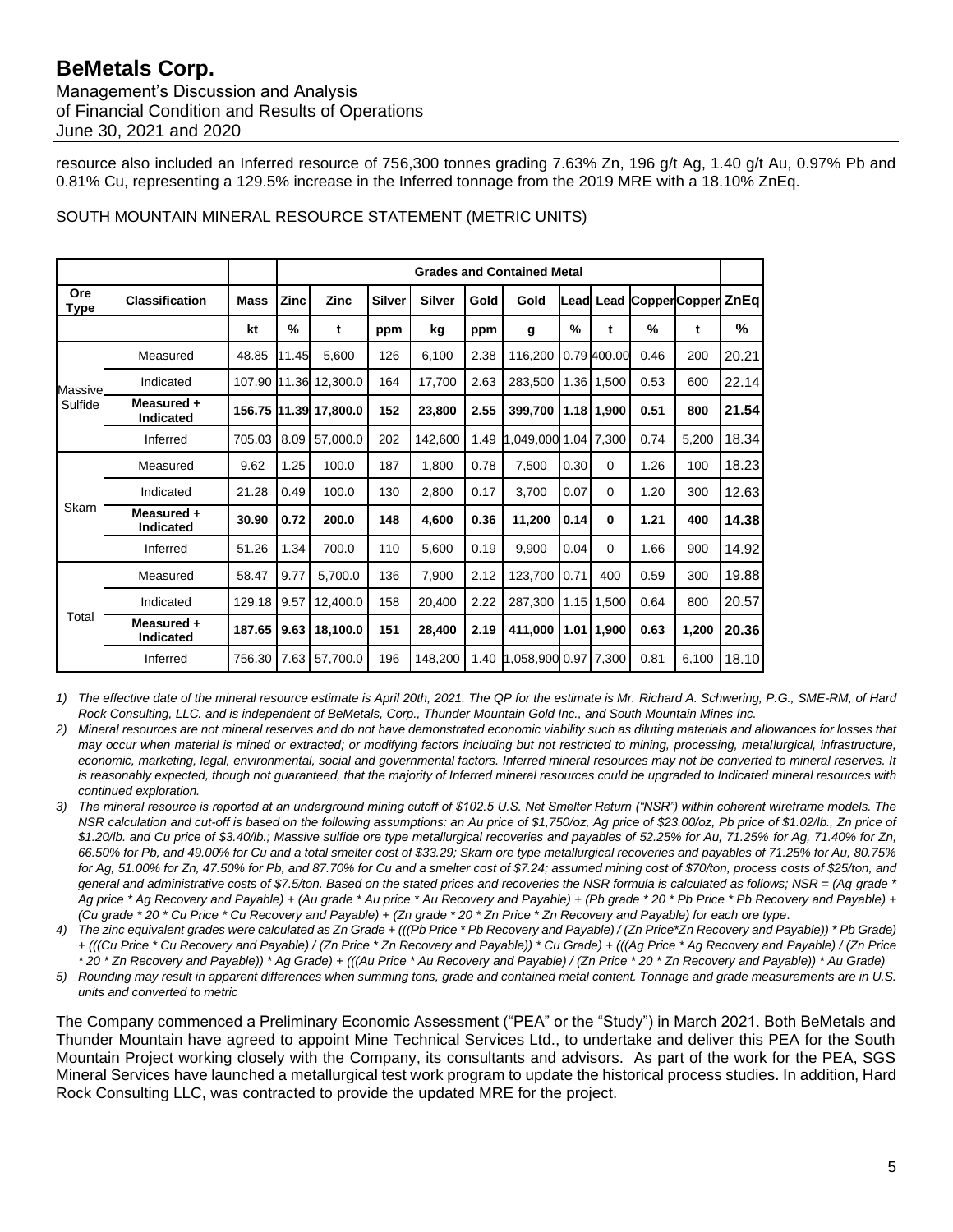Management's Discussion and Analysis of Financial Condition and Results of Operations June 30, 2021 and 2020

All the analytical drill data has now been received and the Company will incorporate results from the updated MRE in the ongoing Preliminary Economic Assessment, which is scheduled to be completed by September 2021.

#### *About the Project*

The South Mountain Project is a high-grade zinc/silver/gold/copper, polymetallic development project that is located approximately 70 miles southwest of Boise, Idaho. The project was intermittently mined from the late 1800s to the late 1960's and its existing underground workings remain intact and well maintained. Historic production has largely come from skarn-hosted and high-grade massive sulfide bodies that remain open for resource expansion at depth and along strike. These high-grade bodies comprise South Mountain's current mineral resource. According to historical smelter records approximately 53,642 tons of mineralized material has been mined to date. These records also indicate average grades of 14.5% Zn, 363.42 g/t Ag, 1.98 g/t Au, 2.4% Pb, and 1.4% Cu were realized.

The South Mountain Project is largely on and surrounded by private surface land, and as such, the permitting and environmental aspects of the project are expected to be straightforward. Permits are in place for exploration and BeMetals does not anticipate any significant barriers to any future development through following normal procedures at the South Mountain Project. Prior to the phase 1 drilling campaign, an independent technical report for the South Mountain Project's current mineral resource was completed by Hard Rock Consulting, LLC, effective April 1, 2019, and is available under the Company's profile on SEDAR at [www.sedar.com.](http://www.sedar.com/) The new technical report supporting the updated mineral resource completed by Hard Rock Consulting, LLC, effective April 20, 2021 was filed in June 2021. More details can be found in the Company's news releases dated May 4, 2021, available on the Company's website.

#### *Terms of the South Mountain Option Agreement*

In February 2019, the Company entered into an option agreement (the "South Mountain Agreement") with Thunder Mountain and certain of its wholly owned subsidiaries, to acquire up to a 100% interest in the South Mountain Project. In June 2019, the Company received final approval from the TSX-V of the option agreement and related transactions (the "South Mountain Transaction").

Under the terms of the South Mountain Agreement, the Company through its wholly owned subsidiary has the right to acquire from Thunder Mountain, all of its interest in the South Mountain Project by way of acquiring 100% of the outstanding shares of South Mountain Mines Inc. ("SMMI"), a wholly owned subsidiary of Thunder Mountain (the "SMMI Acquisition"). SMMI currently holds a 75% interest in the South Mountain Project and has the right to acquire the remaining 25% upon satisfying a 5% Net Returns Royalty capped at US\$5,000,000 which is due on or before November 3, 2026.

In order to complete the SMMI Acquisition, the Company must:

- 1. Make an initial cash payment of US\$100,000 upon Thunder Mountain delivering voting support agreements from shareholders controlling over 50% of outstanding Thunder Mountain shares (completed); and
- 2. Upon satisfaction of certain conditions precedent, including receipt of TSX-V acceptance and all requisite Thunder Mountain shareholder approvals:
	- a. purchase 2.5 million shares of common stock of Thunder Mountain at US\$0.10 per share by way of private placement (completed); and
	- b. issue 10 million common shares of the Company to Thunder Mountain (completed);
- 3. Make four semi-annual cash payments of US\$250,000 each (US\$750,000 completed); and
- 4. Complete a Preliminary Economic Assessment for the South Mountain Project; and
- 5. Make a final payment to Thunder Mountain consisting of cash, common shares of the Company, or a combination of both at the discretion of the Company. The final payment would be the greater of either US\$10 million or 20% of the after-tax net present value of the property as calculated in a Preliminary Economic Assessment study completed by an agreed independent author. The final payment would be decreased by US\$850,000 to account for certain cash payments previously made under items 1 and 2 above, the value of the 10 million BeMetals shares issued under item 2 above, as well as certain liabilities of SMMI to be assumed upon the SMMI Acquisition. The final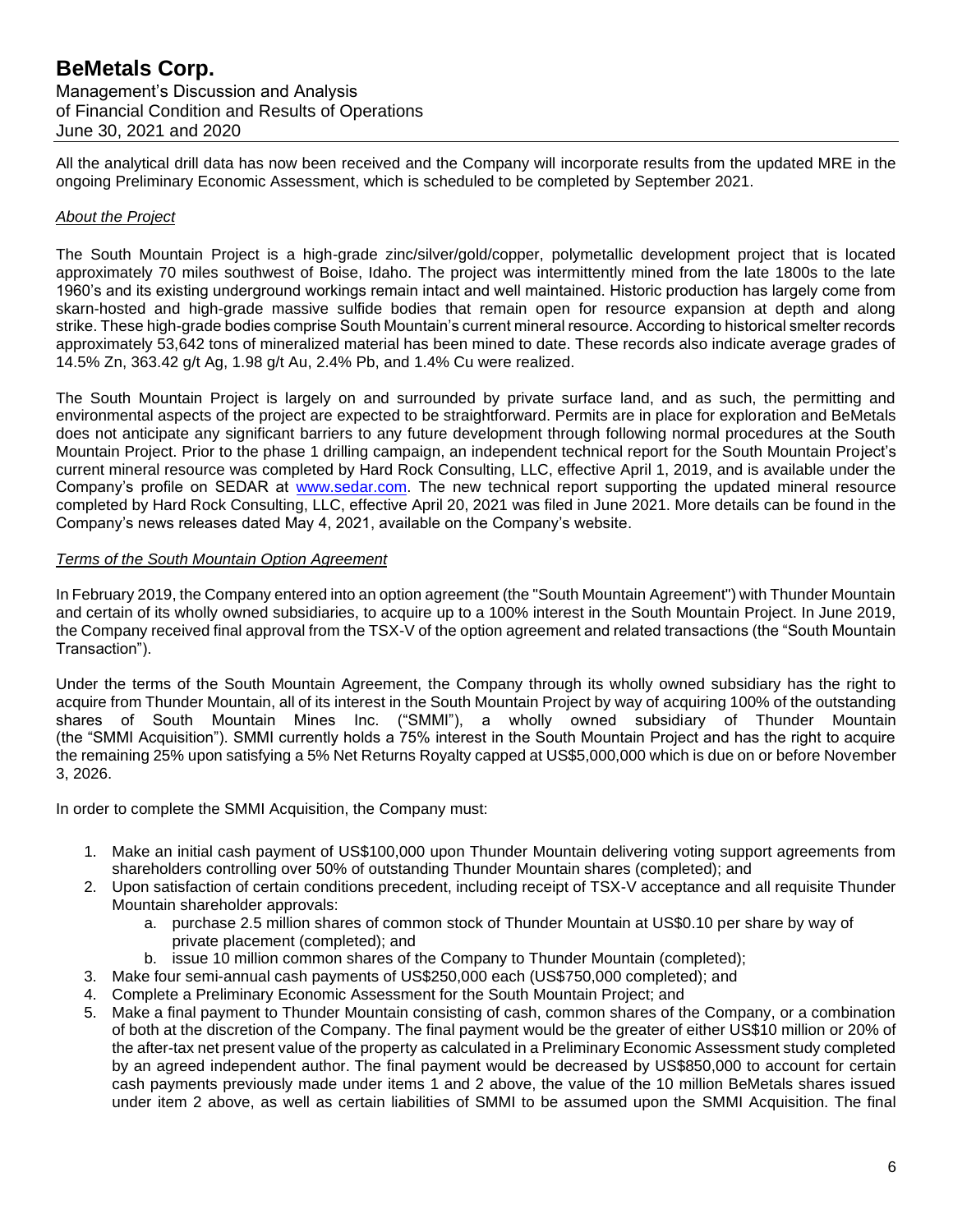payment is also capped at a maximum of 50% of the market capitalization of the Company as of the completion date of the SMMI Acquisition if applicable.

In June 2020, certain milestones under the South Mountain Agreement were agreed to be extended by three months, including the remaining cash option payments (two of which were made in September 2020 and March 2021 and the final cash option payment is now due in September 2021), as well as the final acquisition value payment. Following these amendments, the Company has until September 2021 to complete the SMMI Acquisition (subject to extension in certain limited circumstances).

#### *Summary of Exploration Expenses*

The following table summarizes the exploration costs associated with the Company's South Mountain Project as at June 30, 2021:

|                                   | South       |
|-----------------------------------|-------------|
|                                   | Mountain    |
|                                   | Project     |
|                                   |             |
| Balance December 31, 2020         | \$4,445,641 |
| Advances                          | (18,500)    |
| Consulting & wages                | 572,282     |
| Drilling                          | 160,910     |
| Land fees/Lease payments          | 18,134      |
| Site logistics                    | 130,155     |
| Balance June 30, 2021             | 5,308,622   |
| Advances unspent at June 30, 2021 |             |
| Share-based compensation          | 105,925     |
| Balance June 30, 2021             | \$5,414,547 |

## **Pangeni Copper Project**

### *Highlights*

On June 1, 2021, the Company reported commencement of the 2021 exploration program at the project. This year's campaign is budgeted to include approximately 4,000 metres of air core drilling and 1,500 metres of core drilling to determine of the extent of copper mineralization at the D and SW areas, as well as to test the , G, F and P target areas. Core drilling is expected to commence in September, 2021 to follow up on the results of the aircore drilling.

The Company has carried out field exploration activities at the Pangeni Copper Project since 2018, which have continued to deliver encouraging results and motivate accelerated and expanded exploration of this property. To date, BeMetals has completed drilling 11 core holes for approximately 2,025 metres and over 7,500 metres of air core drilling on the Project.

In July 2019, the Company launched an initial core drilling program at the Pangeni Copper Project, comprising approximately six shallow core holes to test the three targets generated by the aircore drilling programs. A total of 1,275 metres of core drilling was completed on the project during the 2019 field season. The 2020 exploration program included completion of some 3,700 metres of shallow aircore drilling to test both significant step outs from copper intersections during the 2019 fieldwork and to test other priority targets generated from the interpretation of the airborne magnetics. Also approximately 750 metres of core drilling was completed in five drill holes to test copper anomalies below the Kalahari sand cover. The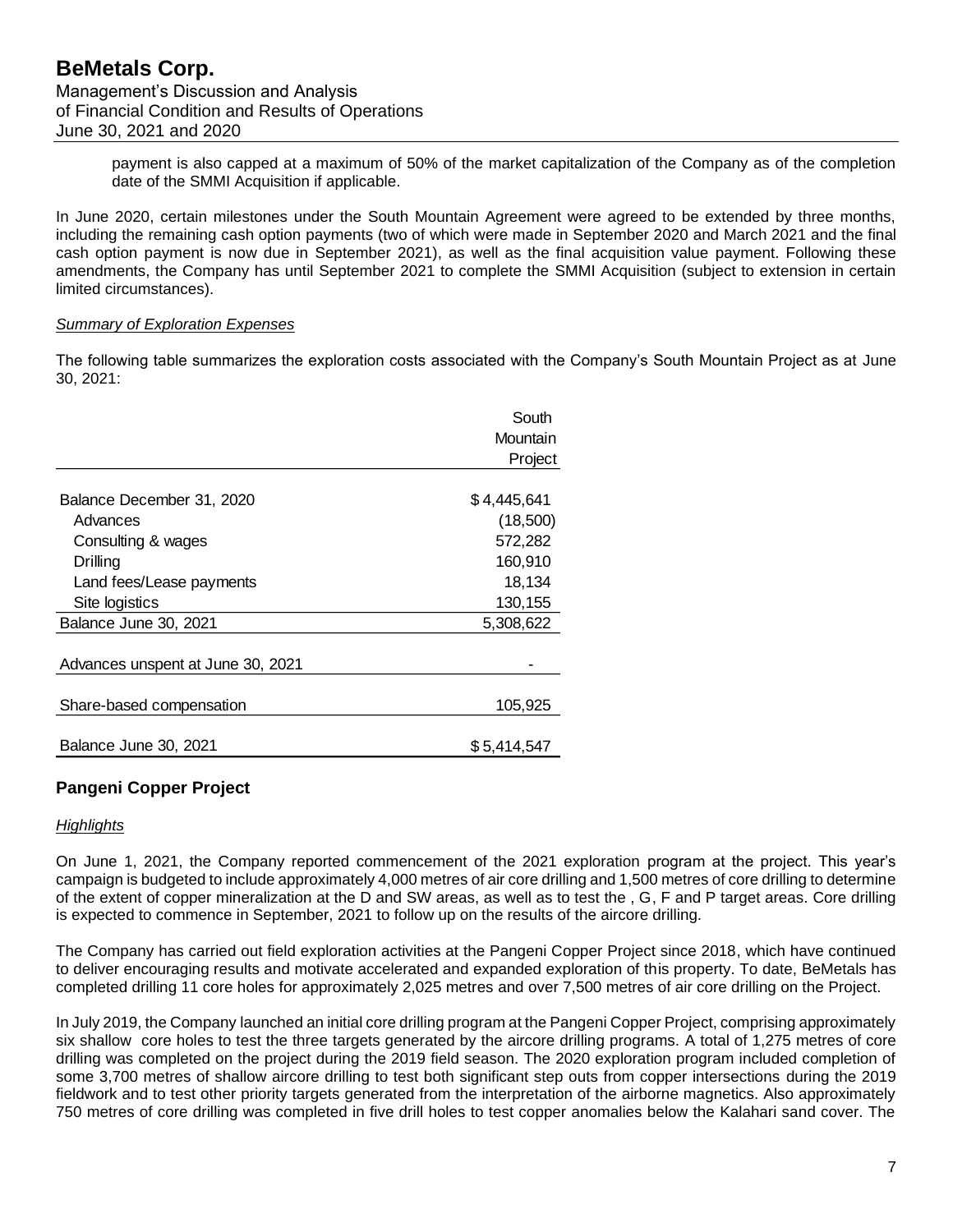2020 drilling program was completed in mid-December 2020 with full results received by late March 2021, including quality assessments of the data.

HIGHLIGHTS OF THE EXPLORATION CORE DRILLING RESULTS INCLUDE:

- o **D2 Prospect Drill Hole D2-C1**: intersected 5.50 metres grading 0.53% Cu
- o **Drill Hole D2-C2**: intersected 5.56 metres grading 0.47% Cu
- o **Drill hole D3-C1 Interval 1:** 3.98 metres grading 0.39% Cu
- o **Drill Hole D3-C1 Interval 2**: 3.70 metres grading 0.37% Cu
- o **SW Prospect (E2) Drill Hole SW (E2)-C2**: intersected 4.50 metres grading 0.39% Cu

*Including: 0.5 metres of 1.59% Cu & 0.5 metres grading 1.22% Cu*

Importantly these intersections are related to broader zones of anomalous copper and associated with alteration minerals known to occur in copper deposits and mines within the region. The mineralization is predominantly present as chalcopyrite a copper sulphide mineral.

The 2020 D3-C1 shallow copper intersections are particularly meaningful, as they occur some 850 metres along the same interpreted strike of the mineralized zones intersected in holes D2-C1 and D2-C2 during the 2019 field season.

The SW (E2) target results represent a 600-metre northeast extension, of the previously drilled SW Target, under the Kalahari sand cover units. This consolidated SW (E2) prospect has now returned significant bedrock copper mineralization over some two kilometres of strike. More details of these results are disclosed in the Company's news release dated October 16, 2019 and are available on the Company's website.

In March 2021, BeMetals entered into a Joint Exploration and Option Agreement (the "JOGMEC Agreement") with Japan Oil, Gas and Metals National Corporation that provides an initial investment of US\$1.5 million for money-in-the-ground exploration at the Pangeni Copper Project with additional ongoing pro-rata contributions. This investment from JOGMEC is expected to significantly accelerate exploration at the property. Further information on this agreement with JOGMEC is detailed below.

### *About the Project*

The Pangeni Copper Project is located on the western extension of the Zambian Copperbelt, within the Lufilian Arc, underlain by Katangan Supergroup metasediments situated unconformably on basement schists and gneisses, which are covered by a thin veneer of Kalahari sands. The open-pit Sentinel Copper Mine is operated by First Quantum Minerals Ltd. some 130 kilometres to the northeast of the Pangeni Project. A number of major international mining companies have identified this region of the Zambian Copperbelt to be prospective for the discovery of tier one copper mines and are also conducting extensive exploration work in this area.

The Pangeni Licence is geologically prospective for the following deposit types; Basement-hosted Cu (analogues: the Lumwana Deposit, Nyungu Prospect), Sediment-hosted stratiform Cu-Co (analogues: Nchanga, Konkola, Nkana, and Mufulira Deposits), other Domes Region Deposits e.g. Sentinel, and Kansanshi and DRC Copperbelt Deposits e.g. Lonshi, Frontier, Kamoa-Kakula).

An independent technical report for the Pangeni Copper Project, prior to the 2019 and 2020 drilling campaigns, has been completed by African Mining Consultants Limited, effective April 10, 2018, and is available on the Company's website and under the Company's profile on SEDAR at [www.sedar.com.](http://www.sedar.com/)

#### *Terms of the Pangeni Option Agreement*

In February 2018, further to a November 2017 letter agreement, the Company confirmed the agreement (the "Pangeni Agreement") with Copper Cross Zambia Limited (the "Pangeni Vendor") for the right to acquire up to a 72% interest in the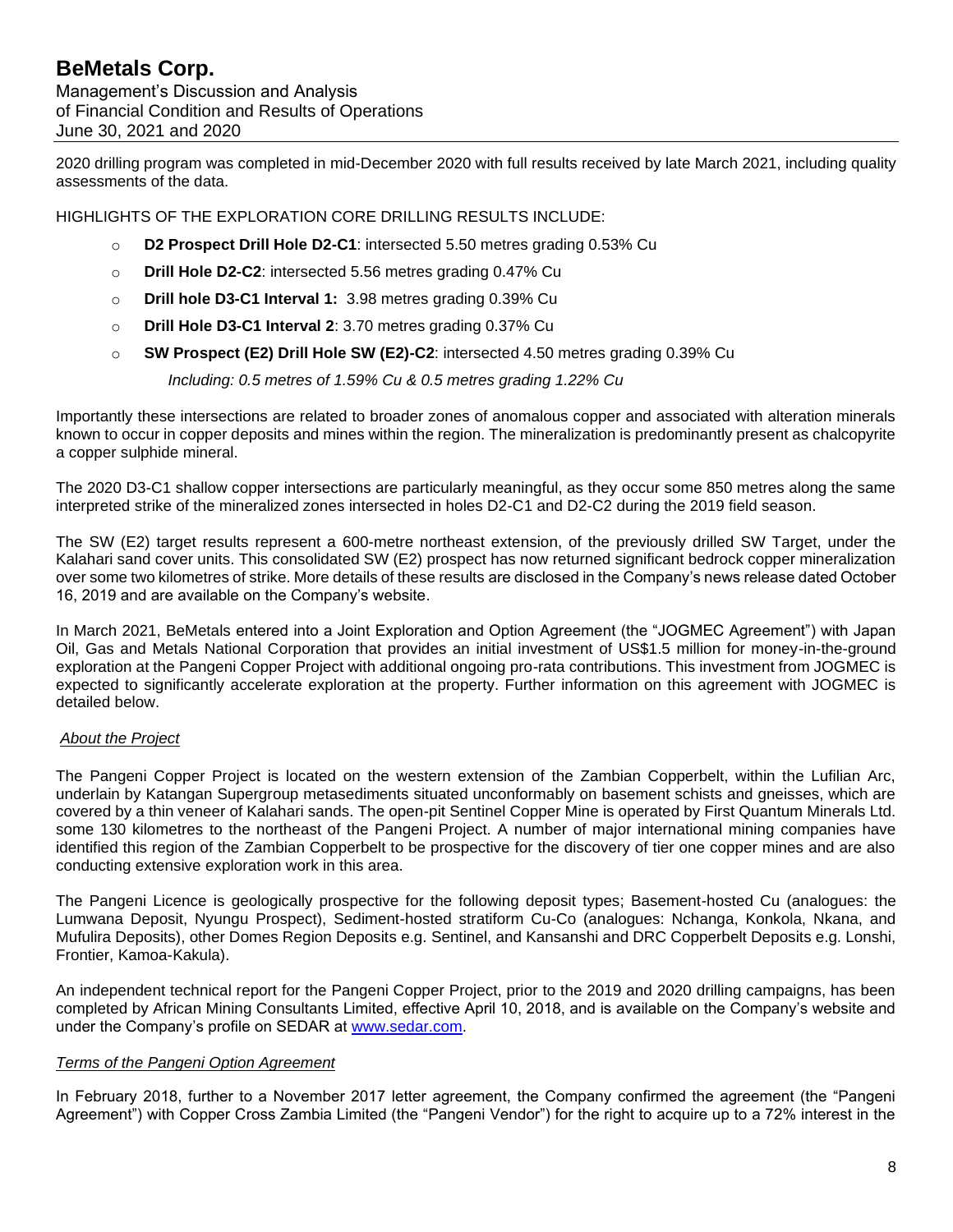Management's Discussion and Analysis of Financial Condition and Results of Operations June 30, 2021 and 2020

Pangeni Copper Project. In July 2018, the Company received final approval from the TSX-V of the option agreement and related transactions. In January 2020, certain amendments were made to the Pangeni Agreement (the "January 2020 amendments").

Under the terms of the Pangeni Agreement, and including the January 2020 amendments, to complete the acquisition of the initial 67.5% interest in the Pangeni Copper Project, the Company must:

before the second anniversary in February 2020:

- 1. make cash payments of US\$250,000 (\$327,235) (completed); and
- 2. issue a total of 780,500 common shares (completed);

and before December 31, 2020:

3. expend US\$2.5 million in exploration work or cash advances for future exploration work (US\$2,500,000 completed) (\$3,313,750);

and then, before the fifth anniversary in February 2023:

- 4. complete a preliminary economic assessment; and
- 5. make a further cash payment of US\$450,000 (a portion of which may be paid in common shares at the option of the Company); and
- 6. make a payment of US\$700,000 as an advanced royalty reduction payment.

Following acquisition of the initial 67.5% interest the Company can acquire an additional 4.5% interest by completing a feasibility study and making a further cash payment of US \$750,000 (a portion of which may be paid in common shares of BeMetals at the option of the Company).

At the commencement of the mine development phase, and following a feasibility study, a one-off milestone payment is payable, based upon total proven and probable mineral reserves, as follows: US\$2 million if less than 500 kilotonnes ("kt") contained copper, US\$3 million if the contained copper is between 500 kt and 1,000kt, and US\$6 million if greater than 1,000kt contained copper. Upon commencement of production, Pangeni Mineral Resources Limited is entitled to a 3% Net Smelter Royalty (which may be reduced to 2.5% following the US\$700,000 royalty reduction payment above and further reduced to 1% following an additional royalty reduction payment by the Company, determined by an internationally recognised valuator, which is not to exceed US\$3.3 million).

### *Terms of JOGMEC Agreement*

Under the terms of the JOGMEC Agreement, by March 31, 2021 JOGMEC will fund US\$1,000,000 for exploration expenditures by way of payment to BeMetals for exploration activities completed in the 2020 field program. This payment was received in March 2021. During 2021, JOGMEC will also fund an additional US\$ 500,000 in exploration expenditures (which was completed in August 2021), after which JOGMEC will be deemed to have earned a 27.8% interest in BeMetals' option to acquire up to a 72% interest in the Pangeni Project. Upon earning its interest in the BeMetals option, for the remainder of the agreed future exploration programs, JOGMEC will fund exploration expenditures pro-rata in accordance with its 27.8% interest. In total JOGMEC will therefore solely fund US\$ 1,500,000 of exploration expenditures, and thereafter fund exploration expenditures pro-rata in accordance with its proportionate interest in the BeMetals option for the property. The above investments will provide JOGMEC with rights to an approximately 20% stake in the Pangeni Project assuming the full exercise of all applicable underlying parties and optionees and BeMetals will retain rights to approximately 52%. BeMetals retains overall management control through the project's technical committee and its majority option position in the Pangeni Project.

### *Off-take Option Rights*

Provided JOGMEC maintains its 27.8% interest in the BeMetals option through pro-rata funding of its proportionate share of exploration expenditures until December, 31, 2024, it will have earned a First Off-take Option, whereby, through annual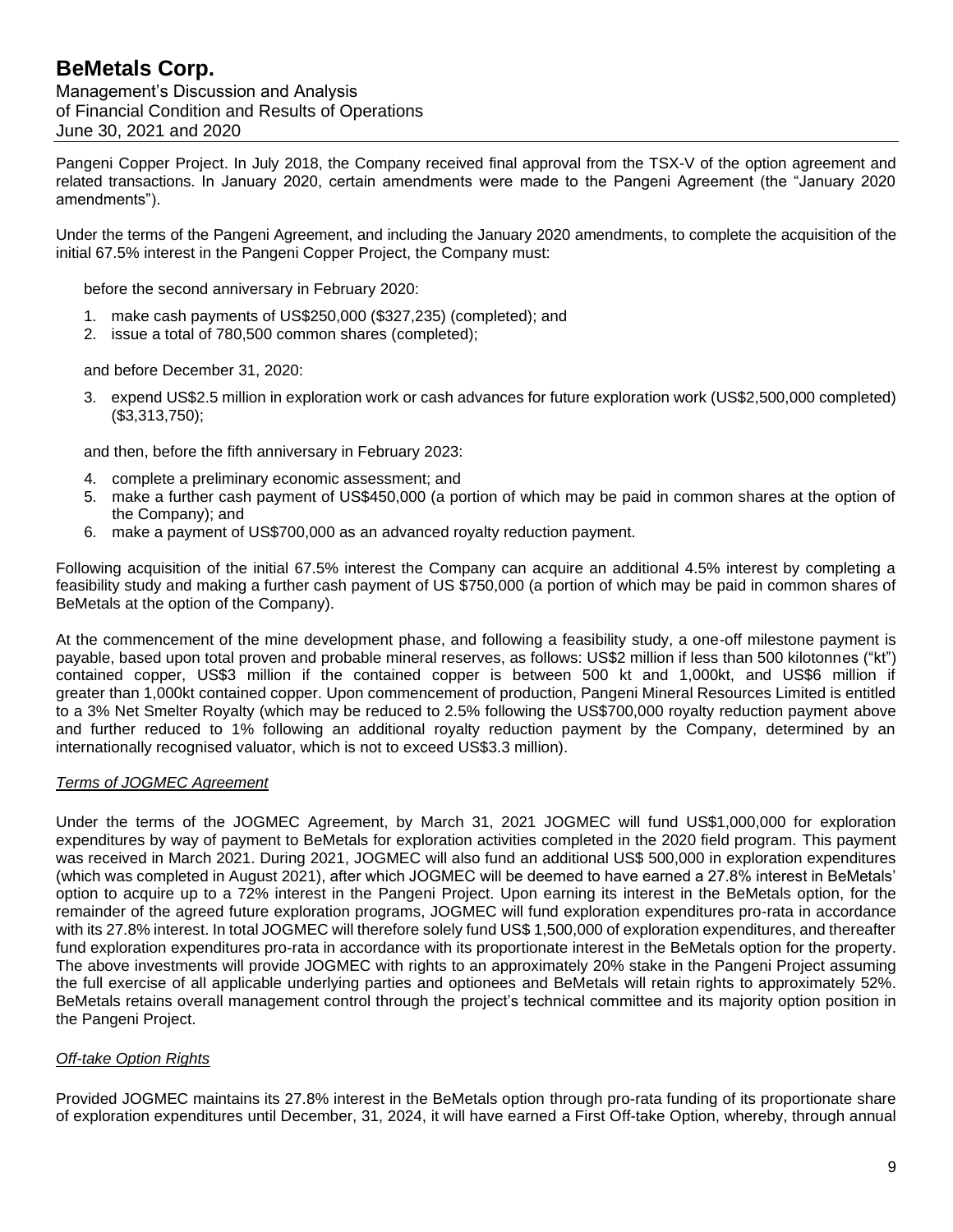Management's Discussion and Analysis of Financial Condition and Results of Operations June 30, 2021 and 2020

Right of First Offer ("ROFO") and Right of First Refusal ("ROFR") provisions, JOGMEC will have the right to purchase up to 30% of the off-take from any mining operation on the property. JOGMEC would be entitled to exercise such ROFO/ROFR rights beginning on December 31, 2024 until the 10-year anniversary of the commencement of commercial production (with any purchases of off-take to begin on the commencement of commercial production).

Furthermore, should JOGMEC maintain at least a 10% interest in the Pangeni Project at the time a production decision is made for the Pangeni Project, it will be entitled to an additional Second Off-take Option, whereby, through an annual ROFR right, JOGMEC will have the right to purchase up to an additional 20% of the off-take from any mining operation on the property (for an aggregate 50% purchase right). JOGMEC would be entitled to exercise such Second Off-take ROFR rights beginning on the date a production decision is made until the end of the life of mine on the property (with any purchases of off-take pursuant to the Second Off-take Option to begin on the commencement of commercial production). If this Second Off-take Option is earned by JOGMEC, the term of the Off-take Option will also be extended, such that it will continue until the end of the life of mine. The remaining 70% or 50%, as applicable, of production from any mining operation remains unencumbered by JOGMEC's rights.

#### *Summary of Exploration Expenses*

The following table summarizes the advances & expenditures associated with the Company's Pangeni Copper Project expenditure commitment as at June 30, 2021:

|                                   | Pangeni<br>Copper<br>Project |
|-----------------------------------|------------------------------|
| Balance December 31, 2020         | \$3,408,982                  |
| Advances                          | (20, 787)                    |
| Consulting & wages                | 69,262                       |
| Drilling                          | 109,504                      |
| Professional fees                 | 37,363                       |
| Site logistics                    | 64,199                       |
| Balance June 30, 2021             | 3,668,523                    |
| Advances unspent at June 30, 2021 | 58,931                       |
| Balance June 30, 2021             | \$3,727,454                  |

## **Overall Performance and Results of Operations**

Total assets increased to \$36,457,326 at June 30, 2021, from \$16,334,757 at December 31, 2020. The most significant assets at June 30, 2021, were cash of \$10,314,035 (December 31, 2020: \$3,206,767), investments of \$390,412 (December 31, 2020: \$509,280), exploration and evaluation assets of \$21,898,310 (December 31, 2020: \$9,158,088), and Option – South Mountain of \$3,705,765 (December 31, 2020: \$3,389,265).

The most significant increases in assets value at June 30, 2021 compared to December 31, 2020 were attributed to:

 $\circ$  Cash increased by \$7,107,268 to \$10,314,035 on June 30, 2021 compared to \$3,206,767 on December 31, 2020. The increase was a result of the Company closing a non-brokered private placement of \$7,500,000 through the issuance of 17,045,455 common shares at \$0.44 per share and the exercise of 3,380,244 warrants for proceeds of \$1,183,473.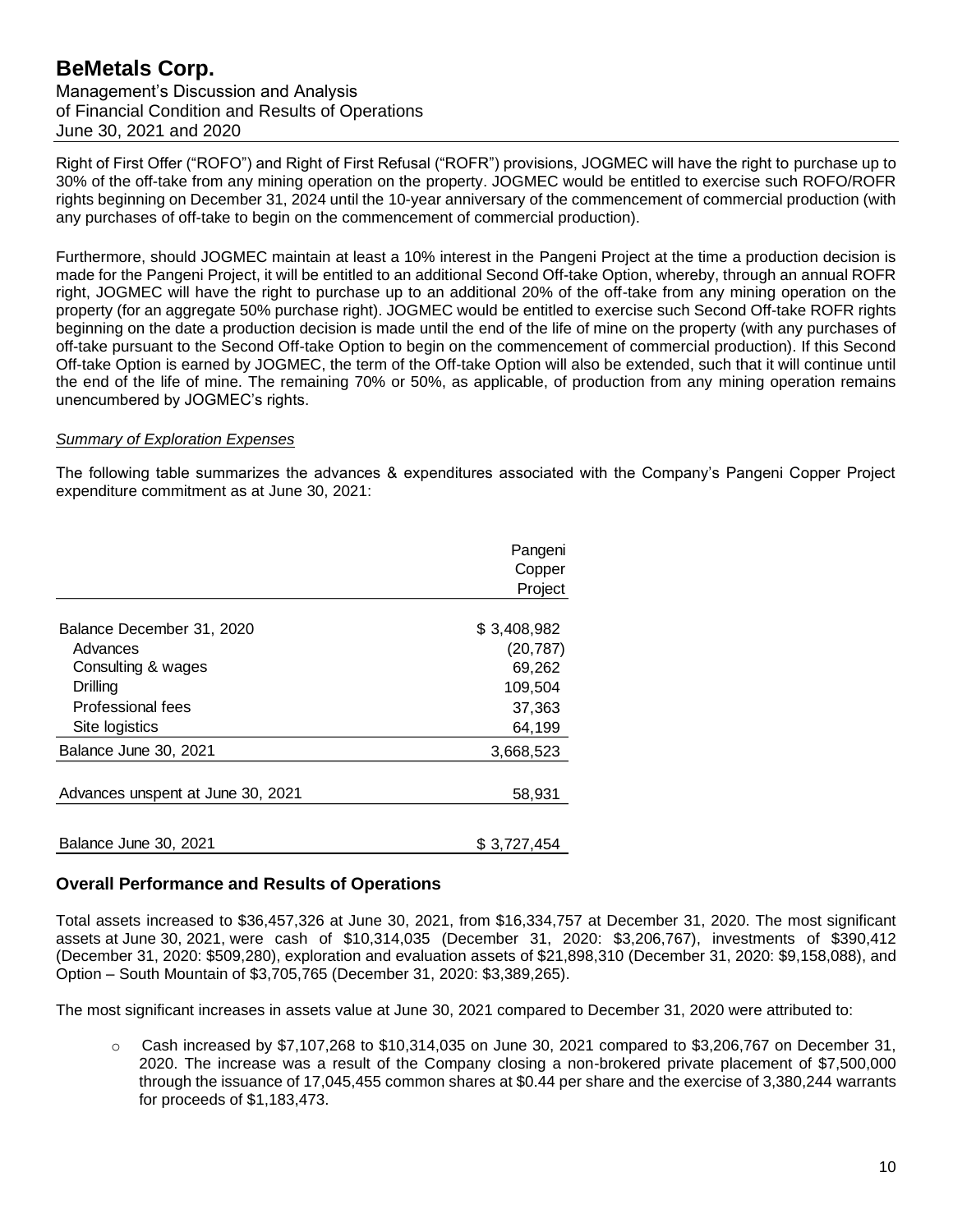$\circ$  Exploration and evaluation assets increased by \$12,740,222 to \$21,898,310 on June 30, 2021 compared to \$9,158,088 on December 31, 2020. The majority of the increase related to the acquisition of the five mineral properties acquired as part of the Kazan Gold Transaction through the issuance of 32,629,956 common shares of the Company to the shareholders of Kronk.

### *Three months ended June 30, 2021 and 2020*

Comprehensive loss for the three months ended June 30, 2021, was \$928,017, up from comprehensive loss of \$174,506 for the three months ended June 30, 2021. The increase in comprehensive loss is largely due to:

- o Increase in share-based compensation expense of \$597,313. Share-based compensation was \$616,782 for the three months ended June 30, 2021, as compared to share-based compensation of \$19,460 for the three months ended June 30, 2020.
- Increase in management fees and salaries of \$66,937 to \$133,287 for the three months ended June 30, 2021 compared to \$66,350 for the three months ended June 30, 2020. The increase is the result of an increase in number of management and employees employed as the Company increases activity and the number of projects.
- $\circ$  Increase in office and administration of \$34,246 to \$52,371 for the three months ended June 30, 2021 compared to \$18,125 for the three months ended June 30, 2020. The increase is mostly attributed to additional office and administration expenses incurred in Japan subsequent to the Kazan Gold Transaction.

#### *Six months ended June 30, 2021 and 2020*

Comprehensive loss for the six months ended June 30, 2021, was \$1,221,146, up from comprehensive loss of \$672,771 for the six months ended June 30, 2021. The increase in comprehensive loss is largely due to:

- o Increase in share-based compensation expense of \$311,215. Share-based compensation was \$658,868 for the six months ended June 30, 2021, as compared to share-based compensation of \$347,653 for the six months ended June 30, 2020.
- o Unrealized loss on FVOCI investments of \$118,868 recorded during the six months ended June 30, 2021 compared to a gain on FVOCI investments of \$26,960 for the three months ended June 30, 2020.
- $\circ$  Increase in management fees and salaries of \$94,495 to \$231,584 for the six months ended June 30, 2021 compared to \$137,119 for the six months ended June 30, 2020. The increase is the result of an increase in number of management and employees employed as the Company increases activity and the number of projects.
- $\circ$  Increase in office and administration of \$36,564 to \$77,054 for the six months ended June 30, 2021 compared to \$40,490 for the six months ended June 30, 2020. The increase is mostly attributed to additional office and administration expenses incurred in Japan subsequent to the Kazan Gold Transaction.

### **Liquidity and Capital Resources**

As at June 30, 2021, the Company had working capital of \$10,421,105 (December 31, 2020: working capital of \$3,196,596). The Company has incurred negative cash flows from operations of \$1,059,713 and recorded a loss of \$1,102,278 for the six months ended June 30, 2021 (June 30, 2020: negative cash flows from operations of \$297,184 and loss of \$699,731, respectively), and has an accumulated deficit of \$7,042,999 as at June 30, 2021 (December 31, 2020: \$5,940,721). The Company does not currently have a source of revenue. On April 23, 2021, the Company closed a non-brokered private placement of \$7,500,000. The accompanying unaudited condensed interim consolidated financial statements have been prepared on the basis of a going concern, which assumes that the Company will realize its assets and discharge its liabilities in the normal course of business. While the Company anticipates it has sufficient capital to meet its current obligations and planned activities for at least twelve months from June 30, 2021, the Company expects it will need to raise additional capital to carry out its long-term objectives. While the Company has been successful in the past in obtaining financing, there is no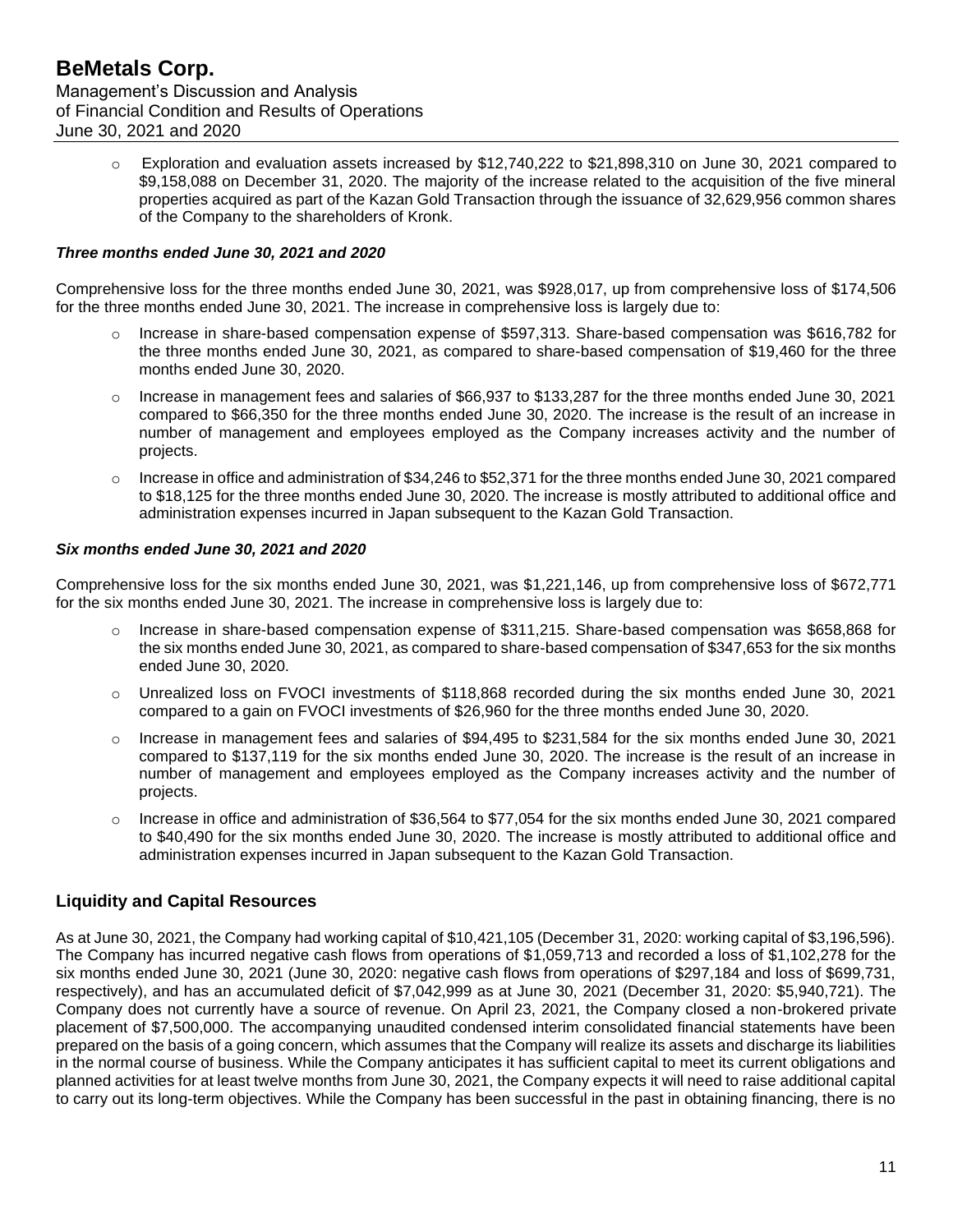Management's Discussion and Analysis of Financial Condition and Results of Operations June 30, 2021 and 2020

assurance that it will be able to obtain adequate financing in the future or that such financing will be on terms that are acceptable to the Company

## **Summary of Quarterly Results**

|                                           | Q2         | Q1         | Q4         | Q3         |
|-------------------------------------------|------------|------------|------------|------------|
|                                           | 2021       | 2021       | 2020       | 2020       |
| Revenue                                   | \$         | S          | \$         | \$         |
| Loss                                      | (846, 866) | (255, 412) | (315, 350) | (311, 771) |
| Comprehensive gain (loss)                 | (928, 017) | (293,129)  | (473,020)  | 74,953     |
| Basic and diluted income (loss) per share | (0.01)     | (0.00)     | (0.00)     | 0.00       |
|                                           |            |            |            |            |
|                                           | Q2         | Q1         | Q4         | Q3         |
|                                           | 2020       | 2020       | 2019       | 2019       |
| Revenue                                   | \$         | \$         |            | \$         |
| Loss                                      | (117, 791) | (581,940)  | (197,482)  | (232,004)  |
| Comprehensive loss                        | (174,506)  | (498,265)  | (258, 737) | (113,788)  |
| Basic and diluted loss per share          | (0.00)     | (0.00)     | (0.00)     | (0.00)     |

The increase in comprehensive loss for Q1 2020 was primarily the result of share-based compensation. The increase in comprehensive gain for Q3 2020 was primarily the result of unrealized gain on FVOCI investments. The increase in comprehensive loss for Q4 2020 was primarily the result of share-based compensation. The increase in comprehensive loss for Q2 2021 was primarily the result of share-based compensation.

### **Outstanding Share Data**

#### *Issued and fully paid common shares*

During the six months ended June 30, 2021, the Company issued a total of 32,629,956 common shares to the shareholders of Kronk at a value of \$0.365 per share, pursuant to the Kazan Gold Transaction.

During the six months ended June 30, 2021, the Company closed a private placement of \$7,500,000 through the issuance of 17,045,455 common shares to B2Gold.

During the six months ended June 30, 2021, the Company issued 3,380,244 common shares pursuant to the exercise of warrants.

As at June 30, 2021 and the date of this report, there were 177,352,545 common shares issued and outstanding.

### *Escrowed shares*

Certain shares are held in escrow pursuant to a December 2009 escrow agreement, as supplemented in July 2018. These escrowed shares are being released in semi-annual tranches until July 2021.

As at June 30, 2021, 2,330,776 shares remain in escrow. As at the date of this report there are no shares in escrow.

#### *Warrants*

During the six months ended June 30, 2021, 3,380,244 warrants were exercised for proceeds of \$1,183,473.

As at the date of this report, there were 1,076,006 warrants outstanding.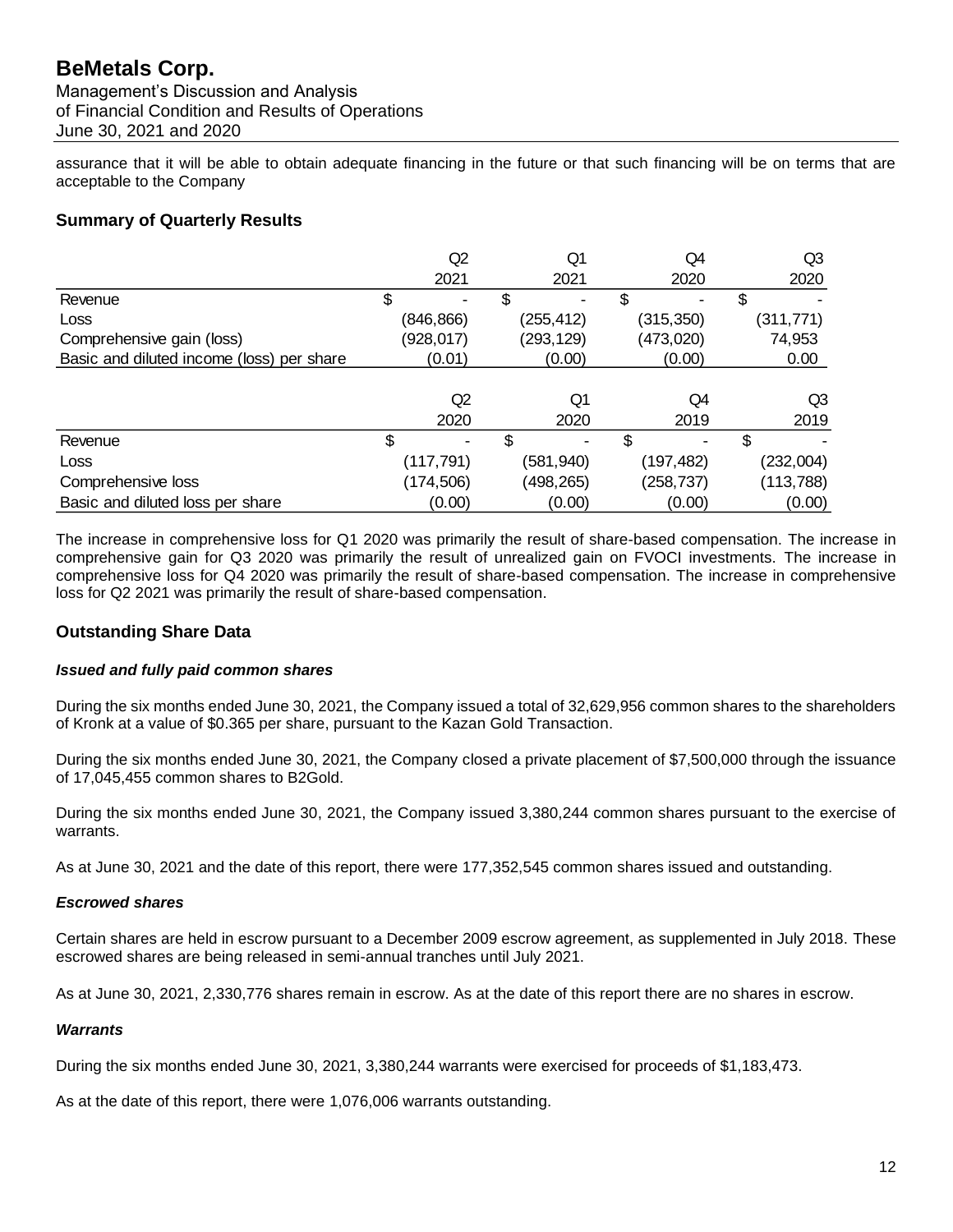#### *Share options*

In June 2021, the Company granted an aggregate of 5,775,000 share options to officers, directors and consultants of the Company, exercisable at a price of \$0.425 per share until June 1, 2031.

Subsequent to June 30, 2021, in July 2021, the Company granted an aggregate of 750,000 share options to officers and consultants of the Company, exercisable at a price of \$0.425 per share until July 7, 2031, vesting over a period of two years.

As at the date of this report, there were 16,545,000 share options outstanding.

### **Related Party Transactions**

Key management personnel include those persons having authority and responsibility for planning, directing and controlling the activities of the Company as a whole. The Company has determined that key management personnel consist of members of the Company's Board of Directors and corporate officers.

During the six months ended June 30, 2021, key management personnel compensation, including directors and officers, was comprised of \$581,127 (June 30, 2020: \$353,544), of which \$380,145 related to share-based compensation and \$200,982 related to management fees and salaries (June 30, 2020: \$216,425 and \$137,119, respectively).

Pursuant to the Kazan Gold Transaction, certain shareholders of Kronk, who are also key management personnel, received 0.2585 Company shares for every common share of Kronk they held; which was less favorable than the 0.5169 Company shares for every common share of Kronk received by other non-related Kronk shareholders. As a result key management personnel acquired 1,887,050 of the Company's shares as part of the Kazan Gold Transaction.

During the six months ended June 30, 2021 the Company closed a non-brokered private placement of \$7,500,000 through the issuance of 17,045,455 common shares at \$0.44 per share to senior gold producer and new strategic investor, B2Gold Corp. ("B2Gold"). B2Gold, Kronk and Kazan are related parties of BeMetals by virtue of common key managerial persons. Following the transaction and private placement, B2Gold owns approximately 19% of the Company's outstanding shares.

## **Outlook**

BeMetals is currently advancing the exploration and development of its portfolio of precious and base metals projects in Japan, the U.S.A., and Zambia. These activities include the initial exploration fieldwork at the newly acquired portfolio of gold projects in Japan, completing the preliminary economic assessment at its high-grade South Mountain Polymetallic Project in Idaho, and progressing further exploration at the Pangeni Copper Project in Zambia.

Due to various global travel restrictions and business closures caused by the ongoing COVID-19 pandemic, the Company expects periodic delays with its exploration work as well as the timing to receive drilling results. The Company has experienced teams in each region with exploration operations and is doing its best to mitigate such delays. BeMetals is also continuing to take certain precautions in each country of its operations to keep our work teams safe and healthy, and to reduce the spread of COVID-19. In addition, BeMetals is complying with various in-country guidelines and has implemented standard operating procedures designed to provide precautionary measures to ensure the safety of its employees and contractors.

In Japan, management is preparing an exploration program for its recently acquired Kazan Gold Project, however the country is currently largely closed to foreign nationals from entering the country, which may delay the launch of drilling to later in H2 2021. The Company will continue to undertake reconnaissance exploration work on the properties, to improve the definition and generate new drill targets ahead of the deployment of new drilling equipment and when a drilling team can be mobilized to the projects in Japan.

At the South Mountain Project, the team is incorporating the recently updated mineral resource estimate into the ongoing preliminary economic assessment study. Metallurgical testing and the collection of certain baseline environmental data for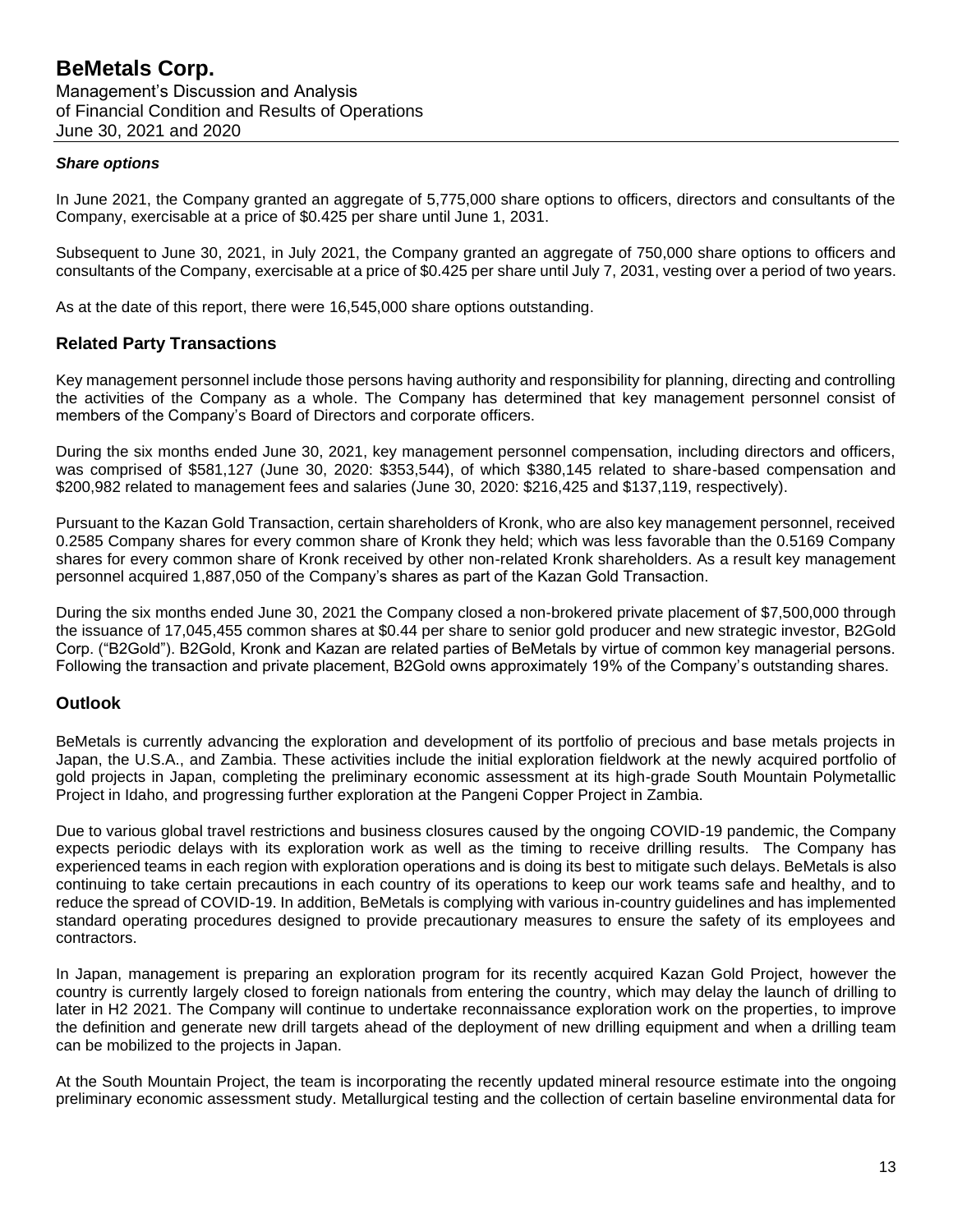project permitting are also being conducted for the preliminary economic assessment, which is planned to be completed by September 2021.

At the Pangeni Copper Project, the Company has commenced substantial aircore and core drilling programs with the intention of further vectoring and expanding into high-grade copper mineralization at the D-Prospect as well as testing at the G2 and Q3 targets on the property. BeMetals is working with its partners JOGMEC, Copper Cross Zambia Limited, and Pangeni Mineral Resources Limited to execute this year's exploration programs.

BeMetals' overall objective is to become a leading precious and base metals producer through the acquisition of quality exploration, development and production stage projects. This strategy is directed by the Board, key members of which have an extensive, proven track record in delivering considerable value in the mining sector through the discovery and building of mines. The Board, its advisors, and senior management also provide outstanding deal flow of project opportunities to the Company based upon an extensive international minerals business network of contacts.

### **Critical Accounting Policies and Estimates**

The Company has prepared the accompanying financial statements in accordance with IFRS. Significant accounting policies are described in Note 3 of the Company's financial statements as at and for the year ended December 31, 2020, except for newly adopted accounting policies as noted below, if any.

The preparation of financial statements in conformity with IFRS requires management to make estimates and assumptions that affect the reported amounts of assets and liabilities and disclosure of contingent assets and liabilities at the date of the financial statements and the reported amounts of expenses during the reporting period. Actual outcomes could differ from these estimates.

### **Financial Instruments and Financial Risk Management**

### *Financial Instruments*

Cash, deposits, amounts receivable, and trade and other payables are held at amortized cost which approximates fair value due to the short-term nature of these instruments. Common shares of publicly traded companies included in investments are classified as FVOCI. The South Mountain Option is classified as fair value through profit or loss.

### *Financial Risk Management*

The Company is exposed in varying degrees to a variety of financial instrument related risks. The type of risk exposure and the way in which such exposure is managed is provided as follows:

#### **Credit risk**

Credit risk arises from the potential for non-performance by counterparties of contractual financial obligations. The Company's exposure to credit risk is on its cash and amounts receivable. The Company reduces its credit risk by maintaining its bank accounts at a large international financial institution. The maximum exposure to credit risk is equal to the carrying value of these financial assets.

#### **Liquidity risk**

Liquidity risk is the risk that the Company will not be able to meet its financial obligations as they fall due. The Company has a planning and budgeting process in place to help determine the funds required to support the Company's normal operating requirements on an ongoing basis. The Company attempts to ensure there is sufficient access to funds to meet on-going business requirements, taking into account its current cash position and potential funding sources. As at June 30, 2021, the Company had current liabilities of \$41,734 and working capital of \$10,421,105.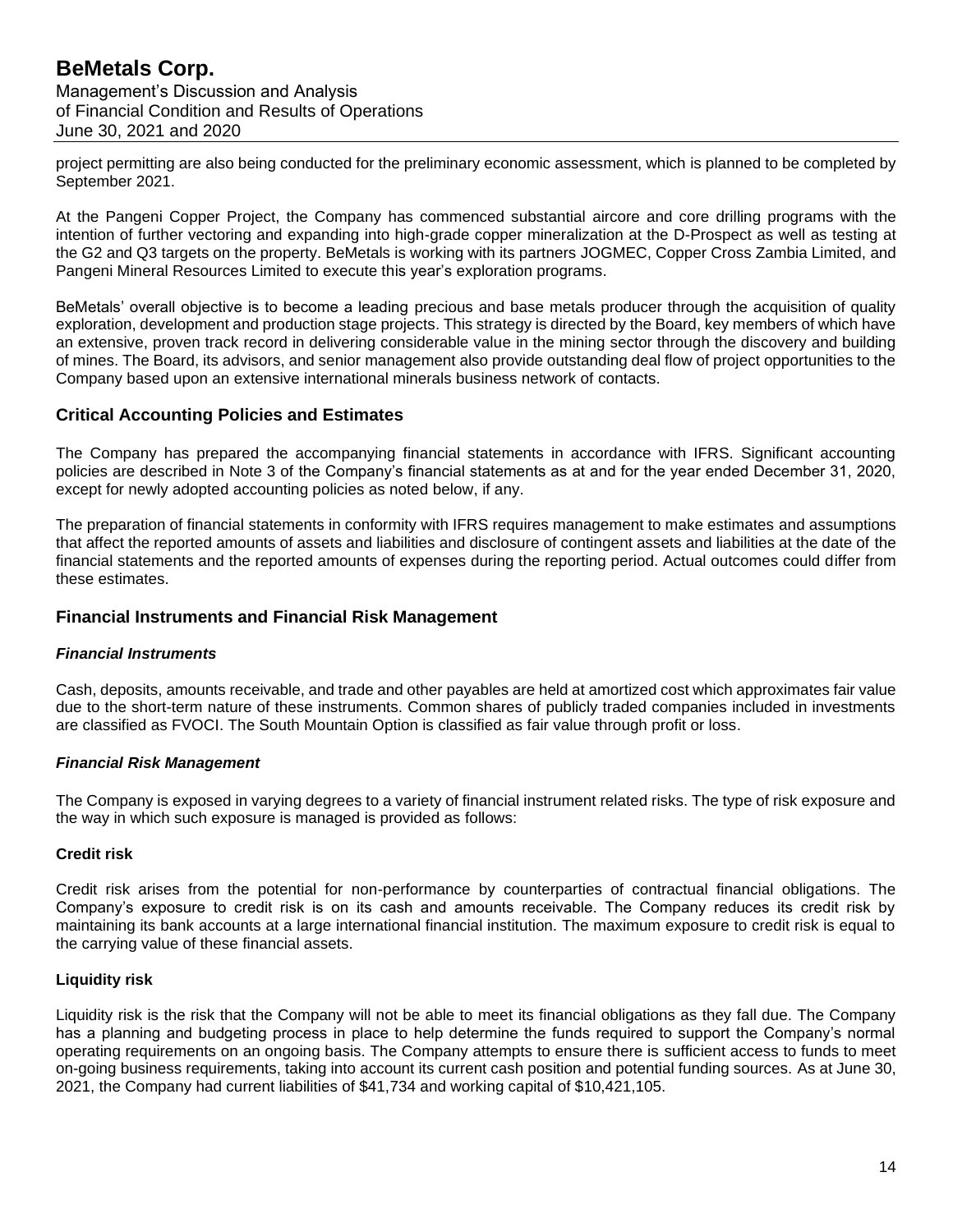The Company also has commitments or option payments arising in 2021 related to the South Mountain Project as outlined earlier in this report.

#### **Foreign currency risk**

Foreign currency risk is the risk that the fair values of future cash flows of a financial instrument will fluctuate because they are denominated in currencies that differ from the Company's functional currency. The Company's reporting currency is the Canadian dollar and major purchases are transacted in Canadian and US dollars and the Japanese Yen. A portion of the Company's exploration and evaluation expenditures are incurred in Zambia, but are predominantly transacted in US dollars. The Company maintains Canadian dollar and US dollar bank accounts in Canada and Japanese Yen ("¥") bank accounts in Japan. The Company is subject to gains and losses from fluctuations in the US dollar and the Yen against the Canadian dollar. The Company held a net monetary asset position of \$2,908,952 in US dollars and \$140,553 in Japanese Yen as of June 30, 2021, with the effect on profit or loss before tax of a 10% fluctuation to the CAD dollar being \$304,950.

#### **Interest rate risk**

Interest rate risk is the risk that the fair value of future cash flows of a financial instrument will fluctuate because of changes in market interest rates. The Company's exposure to interest rate risk relates to its ability to earn interest income on cash balances at variable rates. Changes in short term interest rates will not have a significant effect on the fair value of the Company's cash account.

#### **Price risk**

The Company's ability to raise capital to fund exploration or development activities is subject to risk associated with fluctuations in the market prices of base and precious metals including copper, zinc, silver, gold, and lead, and the outlook for these metals. The Company does not have any hedging or other derivative contracts respecting its operations. In addition, the Company's investments which are comprised of publicly traded equity securities are subject to price risk.

Market prices for metals historically have fluctuated widely and are affected by numerous factors outside of the Company's control, including, but not limited to, levels of worldwide production, short-term changes in supply and demand, industrial and retail demand, central bank lending, and forward sales by producers and speculators. The Company has elected not to actively manage its commodity price risk, as the nature of the Company's business is in exploration.

Equity price risk is defined as the potential adverse impact on the Company's earnings due to movements in individual equity prices or general movements in the level of the stock market. The Company closely monitors individual equity movements, and the stock market to determine the appropriate course of action to be taken by the Company.

The Company is exposed to price risk with respect to its investment in Thunder Mountain, which trades on the OTCQB under the symbol 'THMG'.

### **Risks and Uncertainties**

The risk factors described below summarize and supplement the risk factors contained in the Company's filing statement dated July 18, 2018, (the "Filing Statement") and available on SEDAR a[t www.sedar.com,](http://www.sedar.com/) and should be read in conjunction with the more detailed risk factors outlined in the Filing Statement:

The Company is engaged in the acquisition and exploration of natural resource properties, an inherently risky business, and there is no assurance that economically recoverable resources will ever be discovered and subsequently put into production. Most exploration projects do not result in the discovery of economically recoverable resources.

Exploration activities require large amounts of capital. There is a risk that during the current difficult economic situation the Company will not be able to raise sufficient funds to finance its projects to a successful development and production stage. While the Company's management and technical team carefully evaluate all potential projects prior to committing the Company's participation and funds, there is a high degree of risk that the Company's exploration efforts will not result in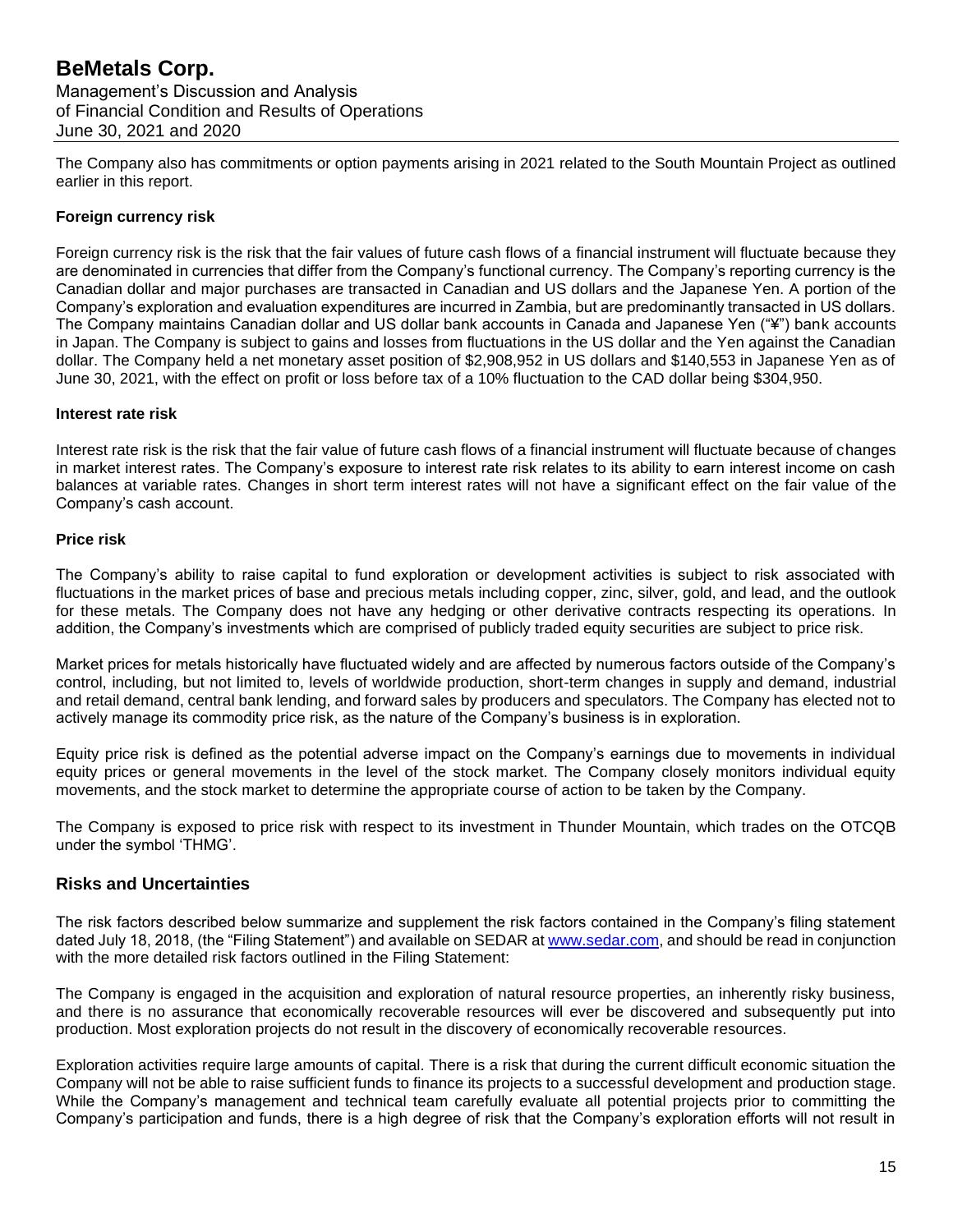discovering economically recoverable resources. The Company depends on the business and technical expertise of its management team and there is little possibility that this dependence will decrease in the near term.

There is no guarantee that the Company will exercise its option pursuant to the Pangeni Agreement and/or South Mountain Agreement. The completion and exercise of one or both of those options is affected by the success of the Company's exploration efforts and is contingent upon certain conditions precedent as well as the price of metals which are affected by numerous factors including inflation, investor speculative activities, relative exchange rate of the U.S. dollar to other currencies, global and regional demand and production, global and regional political and economic conditions, and production costs in major producing regions. These factors are beyond the Company's control and are impossible to predict.

#### *New diseases and epidemics (such as COVID-19) may adversely impact the Company's business*

In March 2020, the World Health Organization declared a global pandemic related to the novel coronavirus (COVID-19). The expected impact and extent of the spread of COVID-19, and the duration and intensity of resulting global business disruption and related financial and social impact, are uncertain, and such adverse effects could be material. The mineral exploration sector is expected to be impacted as many local and regional governments have issued public health orders in response to COVID-19, including restricting the movement of people, which could impact the Company's ability to access its properties and undertake exploration programs in the anticipated timeframes.

The actual and threatened spread of COVID-19 globally could adversely affect global economies and financial markets resulting in a prolonged economic downturn and a decline in commodity prices and the value of the Company's share price. The extent to which COVID-19 (or any other disease, epidemic or pandemic) impacts business activity or financial results, and the duration of any such negative impact, will depend on future developments, which are highly uncertain and cannot be predicted, including new information which may emerge concerning COVID-19 and the actions required to contain or treat its impact, among others.

### **Management's Report on Internal Control over Financial Reporting**

In connection with National Instrument ("NI") 52-109 (Certification of Disclosure in Issuer's Annual and Interim Filings) adopted in December 2008 by each of the securities commissions across Canada, the Chief Executive Officer and Chief Financial Officer of the Company will file a Venture Issuer Basic Certificate with respect to the financial information contained in the unaudited condensed interim consolidated financial statements and the audited annual consolidated financial statements and respective accompanying Management's Discussion and Analysis. The Venture Issuer Basic Certification does not include representations relating to the establishment and maintenance of disclosure controls and procedures and internal control over financial reporting, as defined in NI 52-109.

Additional information relating to the Company is available on SEDAR at [www.sedar.com.](http://www.sedar.com/)

### **Qualified Person**

The technical information included in this MD&A has been reviewed and approved by John Wilton, CGeol FGS, the Company's CEO and President and a "Qualified Person" as defined by National Instrument 43-101 standards.

#### **Caution Regarding Forward Looking Information**

This Management Discussion and Analysis may contain certain "forward-looking statements" within the meaning of Canadian securities legislation. Forward-looking statements are statements that are not historical facts; they involve predictions, expectations, beliefs, plans, projections, objectives, assumptions or future events or performance and are generally, but not always, identified by the words "expects", "plans", "anticipates", "believes", "intends", "estimates", "projects", "aims", "potential", "goal", "objective", "prospective", and similar expressions, or that events or conditions "will", "would", "may", "can", "could" or "should" occur. Forward-looking statements are based on the beliefs, estimates and opinions of the Company's management on the date the statements are made and they include a number of known and unknown risks and uncertainties and other factors. Consequently, there can be no assurances that such statements will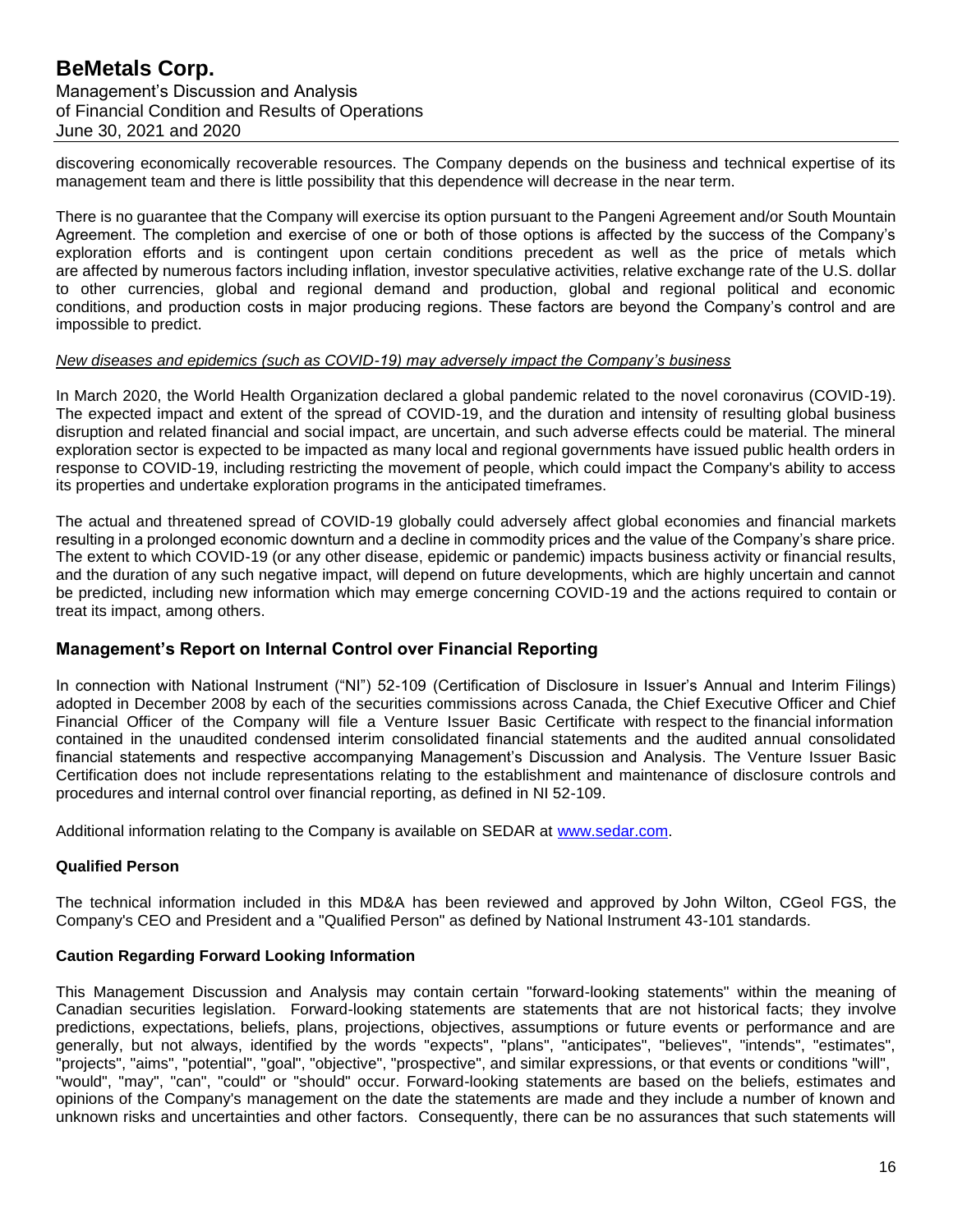prove to be accurate and actual results and future events could differ materially from those anticipated in such statements.

The following table outlines certain significant forward-looking statements contained in this MD&A and provides the material assumptions used to develop such forward-looking statements and material risk factors that could cause actual results to differ materially from the forward-looking statement:

| <b>Forward</b>                                                                                                                                                                                                                                                | <b>Assumptions</b>                                                                                                                                                                                                                                                                                                                                                                                                                                                                                                                                                                                                                                                                                                                                                                                                                                                                    | <b>Risk Factors</b>                                                                                                                                                                                                                                                                                                                                                                                                                                                                                                                                                                                                                                                                        |
|---------------------------------------------------------------------------------------------------------------------------------------------------------------------------------------------------------------------------------------------------------------|---------------------------------------------------------------------------------------------------------------------------------------------------------------------------------------------------------------------------------------------------------------------------------------------------------------------------------------------------------------------------------------------------------------------------------------------------------------------------------------------------------------------------------------------------------------------------------------------------------------------------------------------------------------------------------------------------------------------------------------------------------------------------------------------------------------------------------------------------------------------------------------|--------------------------------------------------------------------------------------------------------------------------------------------------------------------------------------------------------------------------------------------------------------------------------------------------------------------------------------------------------------------------------------------------------------------------------------------------------------------------------------------------------------------------------------------------------------------------------------------------------------------------------------------------------------------------------------------|
| looking<br>information                                                                                                                                                                                                                                        |                                                                                                                                                                                                                                                                                                                                                                                                                                                                                                                                                                                                                                                                                                                                                                                                                                                                                       |                                                                                                                                                                                                                                                                                                                                                                                                                                                                                                                                                                                                                                                                                            |
| The Company's<br>anticipated<br>plans, costs,<br>timing and<br>capital for future<br>development of<br>the Company's<br>mineral<br>exploration<br>properties.                                                                                                 | Financing will be available for future exploration and<br>development of the Company's properties; the<br>actual results of the Company's exploration and<br>development activities will be favourable;<br>exploration and development costs will not exceed<br>the Company's expectations; the Company will be<br>able to retain and attract skilled staff, all requisite<br>regulatory and governmental approvals for<br>exploration projects and other operations will be<br>received on a timely basis upon terms acceptable to<br>the Company, and applicable political and<br>economic conditions are favourable to the<br>Company; the price of precious and base metals<br>and applicable interest and exchange rates will be<br>favourable to the Company; no title disputes exist<br>with respect to the Company's properties.                                              | Precious and base metals price volatility;<br>uncertainties involved in interpreting<br>geological data and confirming title to<br>acquired properties; the possibility that<br>future exploration results will not be<br>consistent with the Company's<br>expectations; availability of financing for<br>and actual results of the Company's<br>exploration and development activities;<br>increases in costs; environmental<br>compliance and changes in environmental<br>and other local legislation and regulation;<br>interest rate and exchange rate<br>fluctuations; changes in economic and<br>political conditions; the Company's ability to<br>retain and attract skilled staff. |
| The Company's<br>ability to carry<br>out anticipated<br>exploration on<br>its mineral<br>exploration<br>properties.                                                                                                                                           | The operating and exploration activities of the<br>Company for the next twelve months and the costs<br>associated therewith, will be consistent with the<br>Company's current expectations; debt and equity<br>markets, exchange and interest rates and other<br>applicable economic conditions are favourable to<br>the Company.                                                                                                                                                                                                                                                                                                                                                                                                                                                                                                                                                     | Changes in debt and equity markets; timing<br>and availability of external financing on<br>acceptable terms; increases in costs;<br>environmental compliance and changes in<br>environmental and other local legislation<br>and regulation; interest rate and exchange<br>rate fluctuations; changes in economic<br>conditions.                                                                                                                                                                                                                                                                                                                                                            |
| Plans, costs,<br>timing and<br>capital for future<br>exploration and<br>development of<br>the Company's<br>property<br>interests,<br>including the<br>costs and<br>potential impact<br>of complying<br>with existing and<br>proposed laws<br>and regulations. | Financing will be available for the Company's<br>exploration and development activities and the<br>results thereof will be favourable; actual operating<br>and exploration costs will be consistent with the<br>Company's current expectations; the Company will<br>be able to retain and attract skilled staff; all<br>applicable regulatory and governmental approvals<br>for exploration projects and other operations will be<br>received on a timely basis upon terms acceptable to<br>the Company' the Company will not be adversely<br>affected by market competition; debt and equity<br>markets, exchange and interest rates and other<br>applicable economic and political conditions are<br>favourable to the Company' the price of precious<br>and base metals will be favourable to the Company;<br>no title disputes exist with respect to the Company's<br>properties. | Precious and base metals price volatility,<br>changes in debt and equity markets; timing<br>and availability of external financing on<br>acceptable terms; the uncertainties<br>involved in interpreting geological data and<br>confirming title to acquired properties; the<br>possibility that future exploration results will<br>not be consistent with the Company's<br>expectations; increases in costs;<br>environmental compliance and changes in<br>environmental and other local legislation<br>and regulation; interest rate and exchange<br>rate fluctuations; changes in economic and<br>political conditions; the Company's ability to<br>retain and attract skilled staff.   |